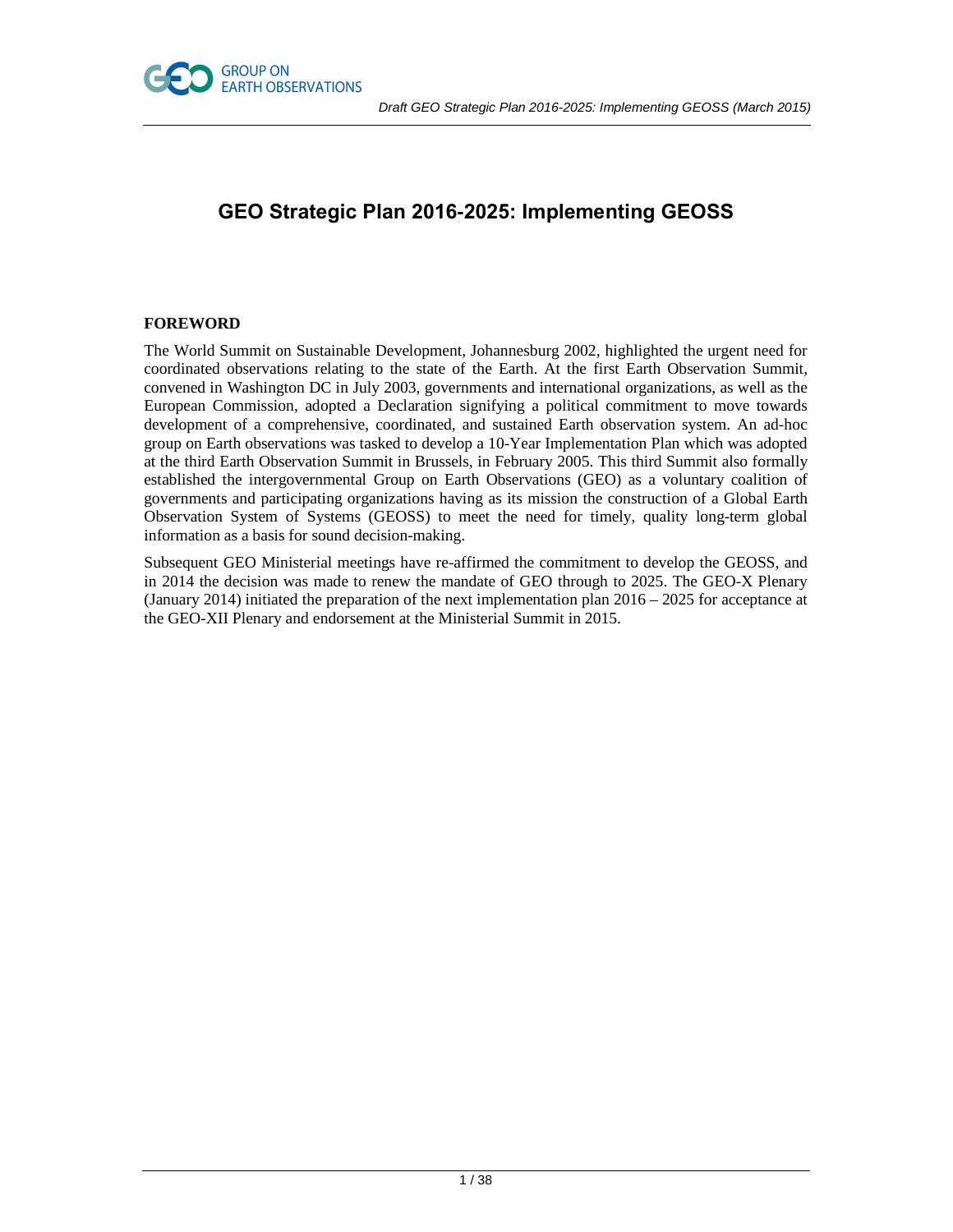

# **1 INTRODUCTION**

# **1.1 Strategic Plan**

This Plan outlines the strategic framework for the Group on Earth Observations (GEO) to fulfill its vision, define its objectives, and produce key deliverables while determining structures and resources needed to accomplish these goals. The Plan will be realized through a set of implementation activities within specific timeframes. These actions will be defined in multi-annual Work Programmes, which will be updated periodically to account for changes that impact the course of implementation.

# **1.2 Societal Challenges**

Food, water and energy security; resilience to natural hazards; mitigation of, and adaptation to, climate change; pandemics of infectious disease; preservation of ecosystem services; development of a sustainable economy: these are among the primary worldwide environmental challenges faced by humankind today. Moreover, in this inter-connected world, the impact of one event can immediately cross borders and bring cascading consequences to geographically remote countries. Concerted, global action is needed to respond to these societal challenges in a sustainable and equitable way, in order to improve living conditions for all people, especially the world's poorest and most underprivileged citizens, and ensure these conditions remain optimal for future generations. Solutions encompassing sustainability and equitability require humankind to make intelligent decisions concerning the use of increasingly scarce resources while recognizing the interdependencies between behaviour and impact on the Planet.

Earth observations from diverse sources, when integrated together, can provide powerful tools for understanding the present status of each of the Earth systems as well as the interplay between them. These tools may also be used to predict the future behaviour of Earth systems, thereby allowing potential consequences of human activities on the planet to be understood and anticipated.

# **1.3 GEO Vision and Value**

 $\overline{a}$ 

The intergovernmental Group on Earth Observations (GEO) is a global partnership of governments and organizations that envisions "a future wherein decisions and actions for the benefit of humankind are informed by coordinated, comprehensive and sustained Earth observations."<sup>1</sup> GEO works through voluntary best efforts to create the Global Earth Observation System of Systems (GEOSS) from among thousands of individual Earth observation, information and processing systems.

GEO is a unique initiative that occupies a key, strategic, upstream coordination position in the international community. This position enables GEO to improve the quality, timeliness, range and availability of Earth observations, data, information and knowledge about the Earth system in support of other major initiatives, and ultimately improve the observational foundations of decision-making globally. GEO is therefore uniquely positioned to:

- foster new economic opportunities, improve efficiency, and reduce costs to public sector budgets through innovation and collaboration; and
- provide value to society due to its distinct characteristics, such as providing a flexible and agile forum involving public sector agencies, specialized organizations, universities and the private sector, who work together on a voluntary basis.

The convening power of GEO allows it to respond to specific challenges faced by multiple users through facilitating the development of efficient, sustainable solutions to environmental societal challenges. GEO does this through fostering strategic partnership frameworks which serve to coordinate and integrate the rich and diverse observing, scientific and technical resources and expertise of the GEO community and external partners. These frameworks broker custom

<sup>&</sup>lt;sup>1</sup> The Global Earth Observation System of Systems 10-Year Implementation Plan, GEO, 2005, p. 5.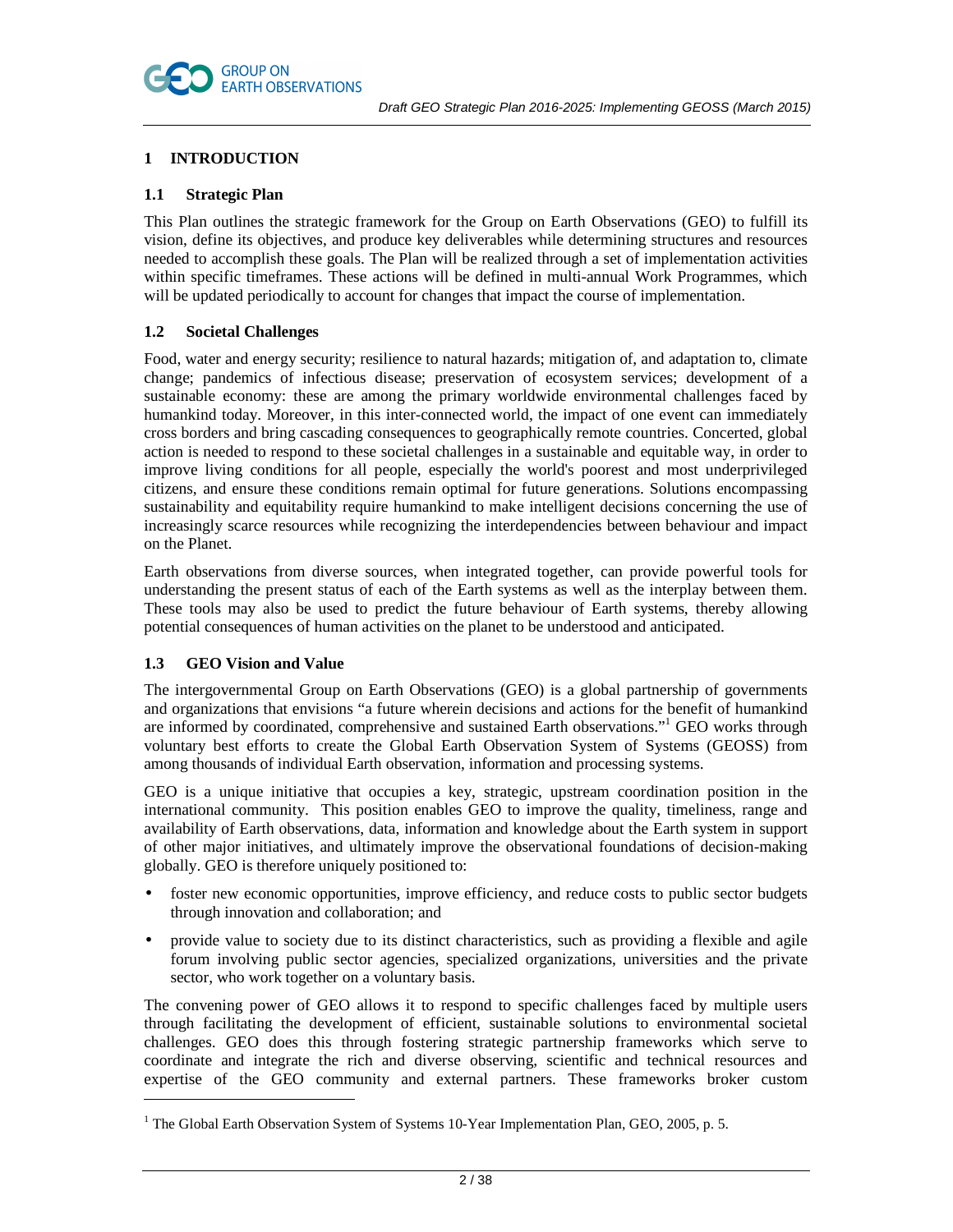

combinations of these actors to deepen understanding of Earth system processes and respond to societal challenges. In so doing, GEO supports the achievement of national and international objectives for a resilient society, sustainable economies and a healthy environment worldwide as it improves the link between scientific understanding and policy-making.

# **2 SCOPE AND STRATEGIC OBJECTIVES**

# **2.1 Scope**

Informed, sound decision-making will lead to long-term economic benefits optimized for all elements of society, and to sustainable behaviour by humankind in relation to Earth's available environmental resources. Current and future decision-making will rely on the ability of expert communities to handle complex data from Earth observations and combine these with social and economic analyses. Through engagement with user communities, GEO will play a key role in systematically identifying data needs and advocating for data provision; ensuring access to, while promoting interoperability among, multiple sources of data; and delivering tools, skills and services to allow intelligent exploitation of the data by the user communities.

This end-to-end process of identifying needs, ensuring the availability of data to develop critical information about key societal challenges, and transforming that information into knowledge, which can be used to generate products and services for end-users, defines the scope of GEO.

#### **2.2 Areas of Action**

To realize its Vision and maximise the benefits that GEO can bring to users, during 2016- 2025, GEO defines three Areas of Activity in which it will actively *advocate* for the value of Earth observations as a fundamental component of timely information regarding the state of the Earth, *engage* with stakeholder communities to address societal challenges, and *deliver* critical data, information and knowledge to inform decision-making (Figure 1).



 **Figure 1: The three overlapping Areas of Action.** 

# **2.3 Strategic Objectives**

Collectively, these three Areas of Action – advocate, engage, deliver – provide the basis for Strategic Objectives that will guide GEO implementation activities through 2025. The Strategic Objectives defined below are expected to endure throughout the 10-year span 2016-2025.

# 2.3.1 Advocate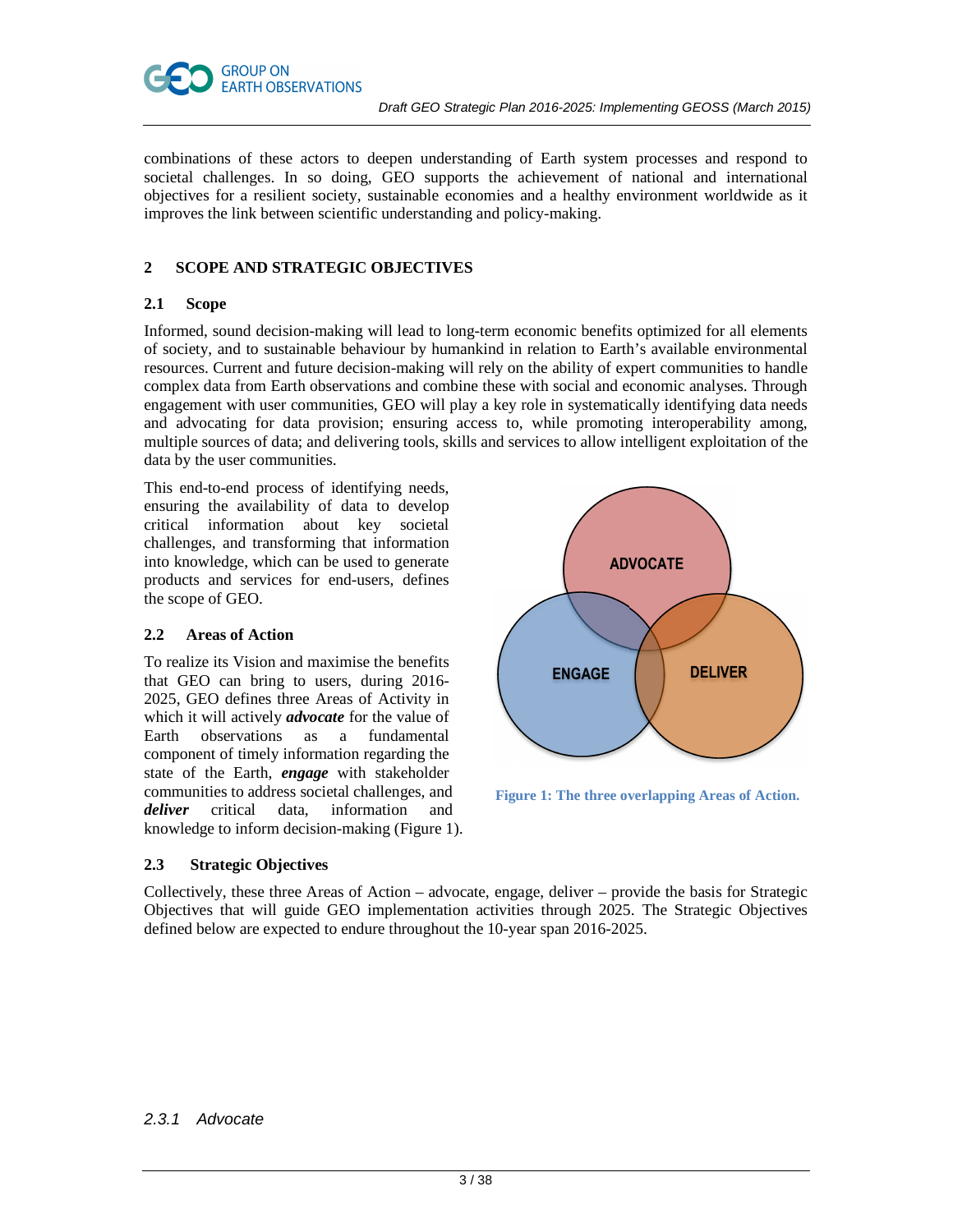

# **Strategic Objective:**

GEO will **ADVOCATE** for the value of Earth observations as a vital means of achieving national and international objectives for a resilient society, and sustainably growing economies and a healthy environment worldwide.

GEO works to champion and coordinate strategies for acquiring Earth observations with relevant existing and emerging global initiatives having complementary mandates. In collaboration with these initiatives, GEO seeks to promote full and open access to Earth observation data, strengthen Earth observing networks and strategic planning, and identify the needs for applications and services in support of sound decision-making.

# **2.3.1.1 Data Sharing Principles**

GEO recognizes that the societal benefits arising from Earth observations cannot be achieved without the sharing of data, information, knowledge, products and services. To encourage and enhance data sharing, GEO therefore strives to implement the following GEOSS Data Sharing Principles:

- 1. Data, metadata and products will be shared through GEOSS as Open Data by default, by making them available as part of the GEOSS Data Collection of Open Resources for Everyone (Data-CORE) without charge, without restrictions on reuse, subject to the conditions of registration and attribution when the data are reused;
- 2. Where international instruments, national policies or legislation preclude the sharing of data as Open Data, data should be made available through GEOSS with minimal restrictions on use and at no more than the cost of reproduction and distribution; and
- 3. All shared data, products and metadata will be made available through GEOSS with minimum time delay.

# **2.3.1.2 Data Management Principles**

To further maximize the value and benefit from data sharing, GEO will continue to work with partners to promote the use of key data management principles, as well as common standards and interoperability arrangements. This will ensure that data and information from different origins and type are comparable and compatible, facilitating their integration into models and the development of applications to derive decision support tools. Data, as well as information, knowledge, products and services provided through GEOSS are documented in metadata in standard formats, and made available under licenses that enable their integrated use.

The GEOSS Data Management Principles focus on:

- Ensuring data are properly managed (including data citation), accessible, archived and long term preserved (when appropriate);
- Ensuring data are properly documented (metadata), quality controlled and quality assessed, delivered, and updated in ways to facilitate access and re-use of information made available through the GEOSS;
- Facilitating the link between user needs and data availability, especially with regard to the needs of users from developing countries (e.g. by identifying existing sources of requirements already approved by the relevant user community); and
- Facilitating interoperability of GEOSS data resources by promoting a progressive harmonization / standardization of content (data models, thesauri, coding list) and dissemination and usage rights in order to facilitate their re-use at global or regional scales.

*[Note: Awaiting further input from the Data Management Task Force (DMP-TF), supported by the DSWG and IIB for final number and format.]*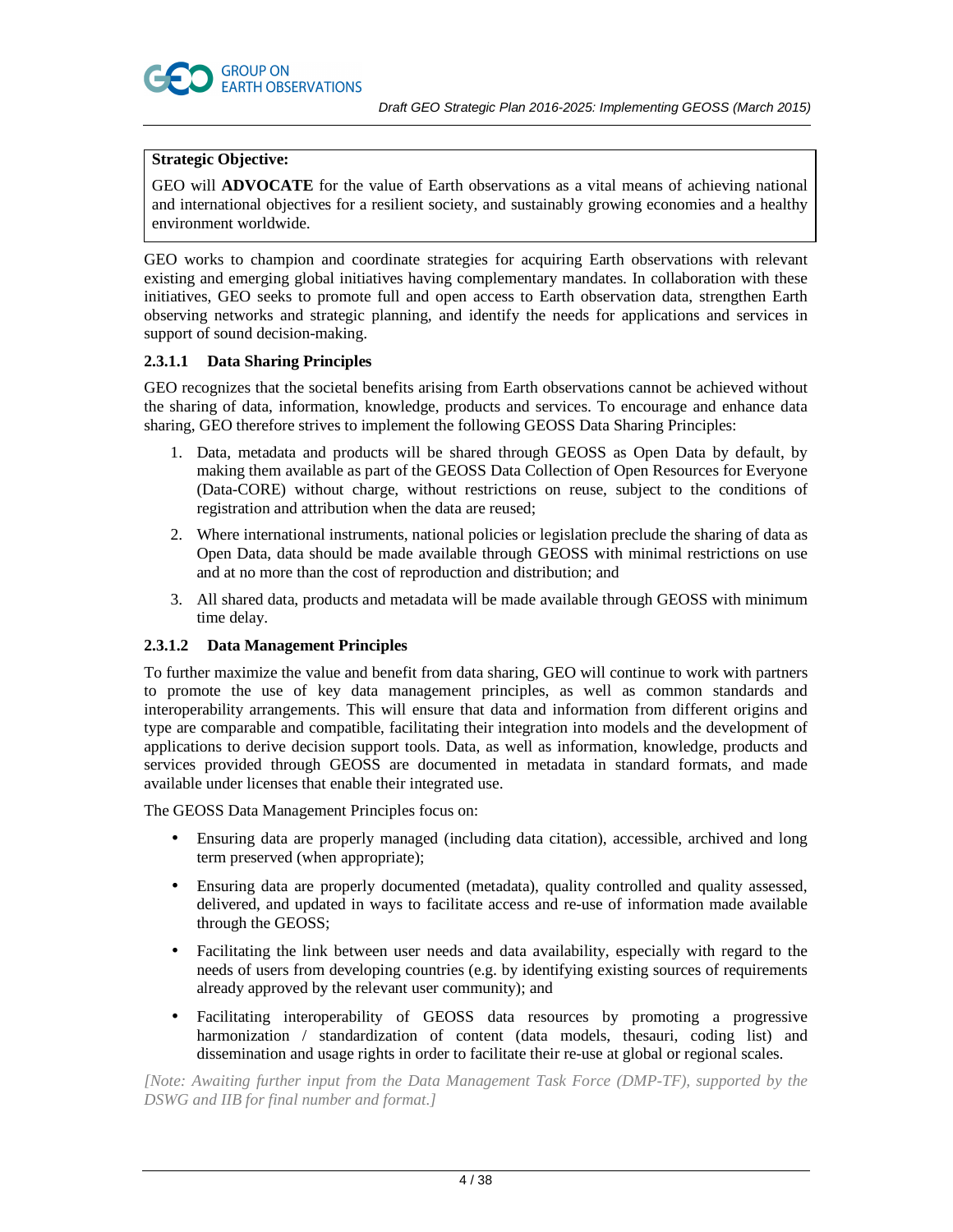

Finally, in order to ensure continued availability of Earth observation data, knowledge and information, GEO, through its stakeholders, advocates for the need to: improve observations of the Earth system; sustain national investments and leverage international collaborations; integrate emerging technologies as appropriate; and systematically identify user needs and observation gaps.

# 2.3.2 Engage

# **Strategic Objective:**

GEO will **ENGAGE** with stakeholder communities to address global and regional challenges by deepening the understanding of Earth system processes and improving the links between scientific understanding and policy-making.

A key tenet of GEO's Vision is that publicly-acquired Earth observation data is to serve societal needs. The true value of this data is fully realized when it is transformed into useable knowledge and information, to address these needs. Given its strategic, upstream coordination position in the international community with respect to observations, data and information about the Earth system, GEO is well-positioned to actively engage with key stakeholders, including, *inter alia*, United Nations (UN) bodies, donor organizations, businesses, and other communities of intermediary- and end-users. This engagement allows the building of strategic partnerships that can inform, leverage, and optimize research and development activities, which in turn encourages user-driven global and regional initiatives for specific end-use applications to address the multitude of societal challenges.

# **2.3.2.1 Societal Benefit Areas**

The Societal Benefit Areas (SBAs) provide logical domains in which GEO can demonstrate the benefits of Earth observations to society. They provide foci for GEO to play a brokering role in the incubation and enabling of end-to-end systems and services, and fully establish GEO as an observational backbone for informing monitoring frameworks such as those supporting the United Nations post-2015 development agenda.

Namely, GEO provides Earth observations in support of:

- **Disaster Resilience:** by increasing capacity to prepare, forecast, mitigate, manage and recover from disasters;
- **Food Security and Sustainable Agriculture:** by underpinning development, management and forecasting of global food and agricultural production;
- **Water Resources Management:** by improving management of finite fresh water resources for multiple uses while maintaining quality;
- **Energy and Natural Resources Management**: by enhancing the discovery, development and management of mineral, energy, renewable and non-renewable resources;
- **Health Surveillance:** by yielding insight into vector-borne and environmentally-linked disease risks;
- **Biodiversity and Ecosystem Conservation:** by providing vital information on the sustainability and health of Earth's biological systems and the delivery of key ecosystem services to society;
- **Urban Resilience:** by supplying objective information on the increasing footprint of urbanization and development, and assist in the development of sustainable cities;
- **Infrastructure and Transportation Management:** by assisting with planning, monitoring and management of infrastructure (dams, roads, rail, ports, and pipelines) and the management of transport (air, land and sea).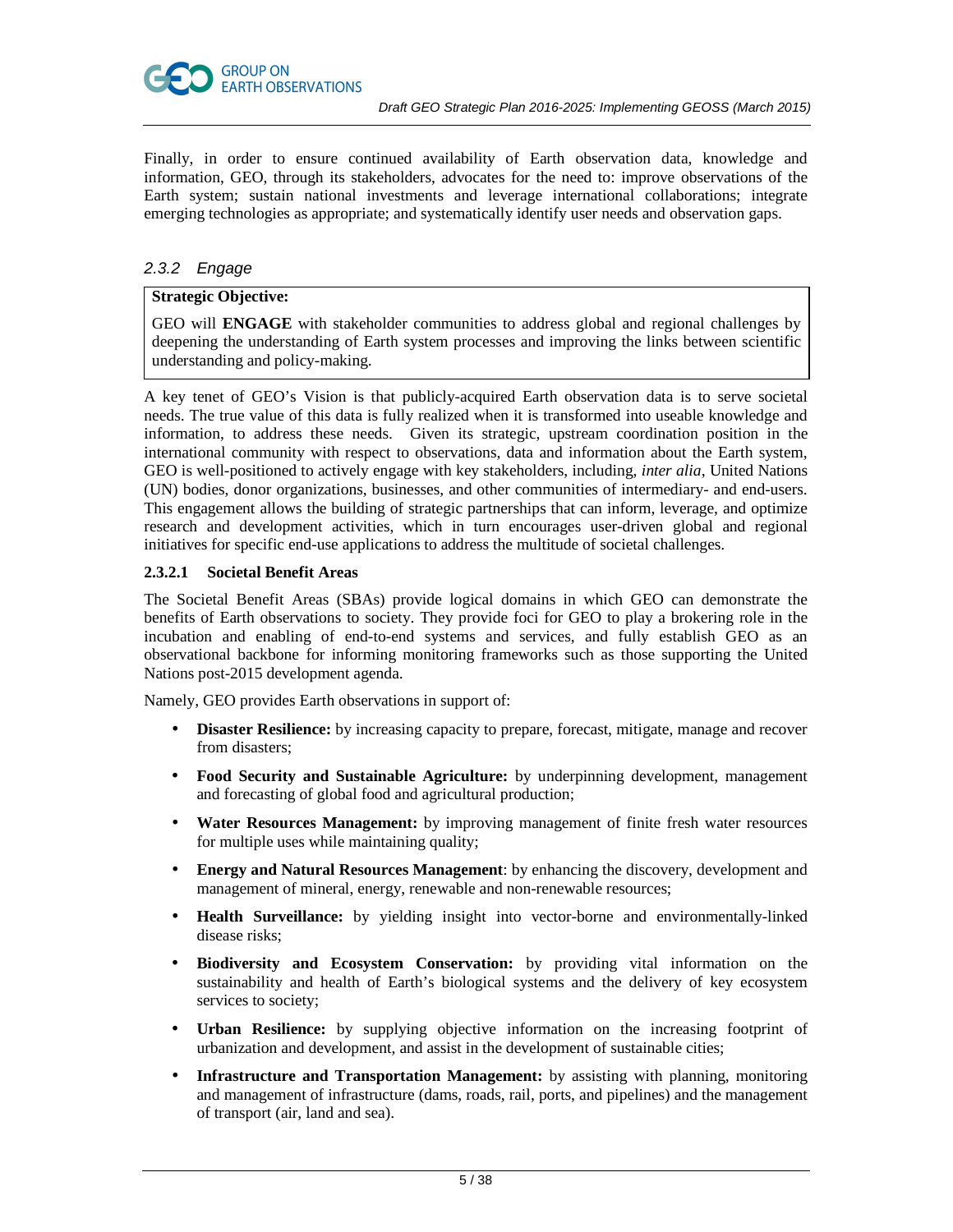*[Note: SBAs will be further refined following discussions by Earth observation communities, stakeholders, and decision-makers in the coming months (e.g. Work Plan Symposium, Tokyo Stakeholder Engagement Symposium, etc.)]* 

# **2.3.2.2 Earth Observation Domains**

Solutions to user needs in these SBAs are underpinned by Earth observation domains which pool interdisciplinary data, information and knowledge resources from across communities, such as:

- **Climate and Atmosphere**: including meteorology, climate science, and atmospheric science,
- **Oceans and Coasts**: including marine biology, oceanography, and hydrography;
- **Land and Water**: including geology, forestry, landscape ecology, hydrology, geography, limnology, and aquatic science;
- **Economy and Society**: including economists, statisticians and social sciences.

Figure 2 illustrates how data and information from a given Earth Observation Domain can serve the needs of multiple SBAs.



**Figure 2: Relationships between Earth Observation Domains and Societal Benefit Areas** 

# **2.3.2.3 Stakeholder Engagement**

To effectively and fully engage relevant stakeholder communities, GEO works to augment its user base, broaden the involvement of stakeholders, and increase capacity in developing countries. GEO facilitates interactions among stakeholders to identify the needs in observations, and environmental and socio-economic data analyses, to yield advances across the SBAs.

**Capacity building**, as well as enhancement and retention of existing capacity, are critical for developing Members' competencies to use Earth observations efficiently for responding to societal challenges and addressing sustainable development. To further these goals, GEO will therefore:

- promote engagement with developing countries;
- assist developing countries and regions in increasing their capacity to acquire, share, store, maintain and utilize Earth observation data and information; and
- foster regional cooperation.

In addition, **Communities of Practice** may form within GEO in response to perceived needs or shared interests with respect to the themes of the Societal Benefit Areas or Earth Observations Domains. For example, the kinds of topics Communities of Practice may consider include addressing aspects of societal challenges, or managing and developing pooled resources. Ideally, the Communities include stakeholders along the full spectrum of the data and information chain, from providers, to processors, to end users, as they focus on a central task to produce a tangible benefit or key service.

Finally, GEO will actively engage with the **private sector** at all stages of the data, information and knowledge products and services chain, not only to ultimately achieve the Strategic Objectives, but also potentially: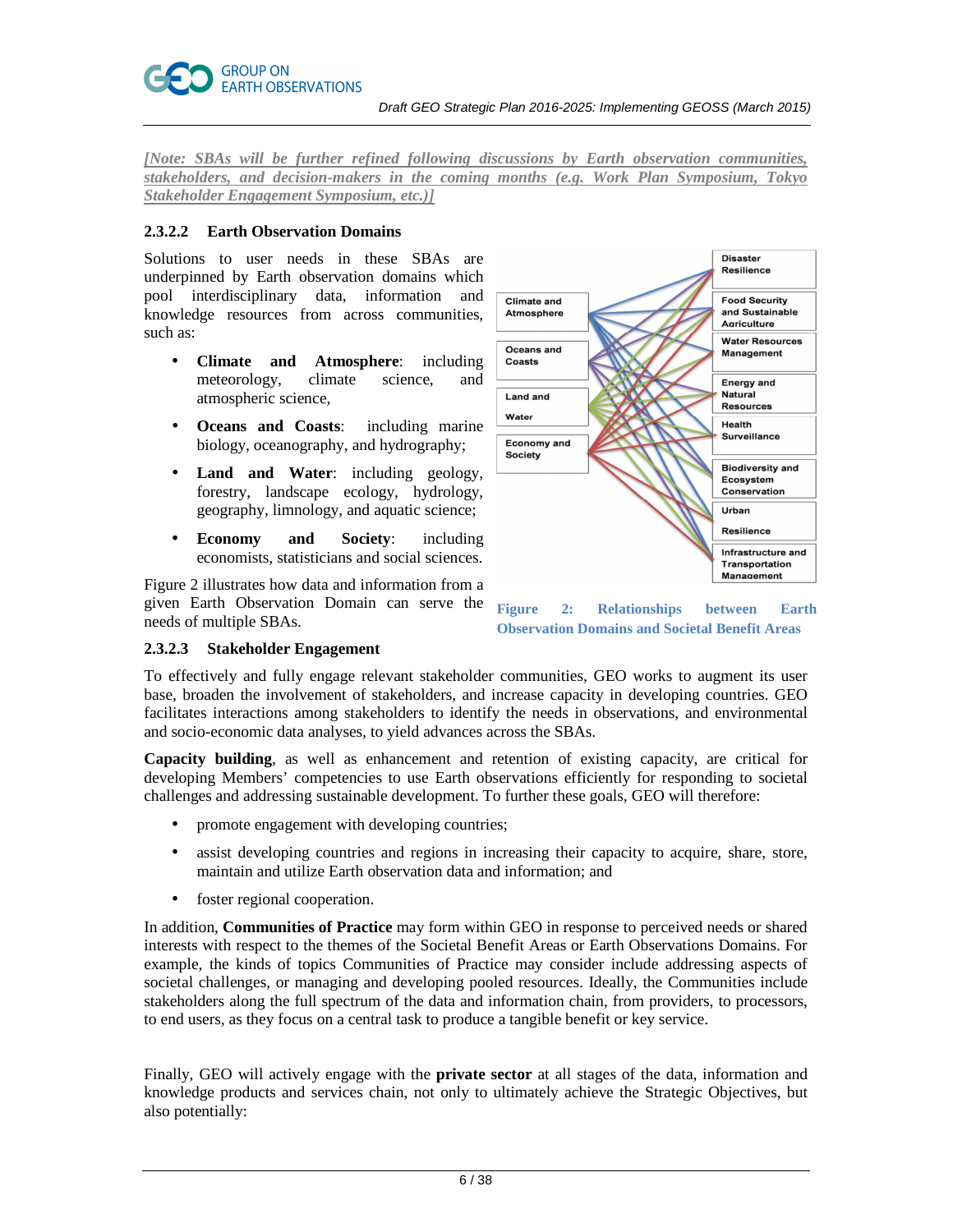

- enhance the added value of GEO through facilitating the use of the GEOSS by the private sector;
- improve the evidence base and implementation of environmental decision-making, both in private and public sectors; and
- help place GEO on sustainable financial footing.

# 2.3.3 Deliver

# **Strategic Objective 3:**

GEO will **DELIVER** data, information and knowledge enabling stakeholders to: improve their decision-making processes; promote the exchange of best practices; enable the uptake of new technologies; and create new economic opportunities, while reducing costs to public sector budgets through innovation and collaboration.

Drawing on its engagement with stakeholders, GEO aims to ensure open, free access to data, information and knowledge, while increasingly promoting interoperability among multiple sources of data; and deliver the tools, knowledge, products and services suitable for effective exploitation by user communities.

GEO facilitates enhanced access to:

- national, regional and global Earth observation data and information (including model simulations);
- socio-economic data and information;
- information about existing data gaps;
- tools to transform a broad range of data and information, from environmental to socioeconomic, into useable formats for resource management and decision-making; and
- knowledge underlying the use of data, information and tools for decision-making.

To achieve these aims, GEO will advance the evolution of the Global Earth Observation System of Systems (GEOSS).

# **2.3.3.1 Global Earth Observation System of Systems (GEOSS)**

The Global Earth Observing System of Systems (GEOSS) is a set of coordinated independent Earth observation, information and processing systems, that interact and interrelate as a unified whole. GEOSS links these systems to strengthen the monitoring of the state of the Earth. By linking to relevant socio-economic data, the GEOSS increases our understanding of Earth processes and enhances predicting capabilities, thereby underpinning sound decision-making.

GEOSS comprises both observing and information systems:

- **Observation systems** include ground-, air-, water- and space-based sensors, and citizen observatories. GEO works to coordinate the planning, sustainability and operation of these systems, aiming to maximize their added-value and use;
- **Information and processing systems** include hardware (architecture) and software tools (such as models) needed for handling, processing and delivering data from the observation systems to provide information, knowledge, services and products.

GEOSS is driven by user needs; supports a broad range of implementation options; and incorporates new technologies and approaches for data collection and analysis. Additionally, GEOSS is open to new contributions of observations, data, information products and services by the private sector and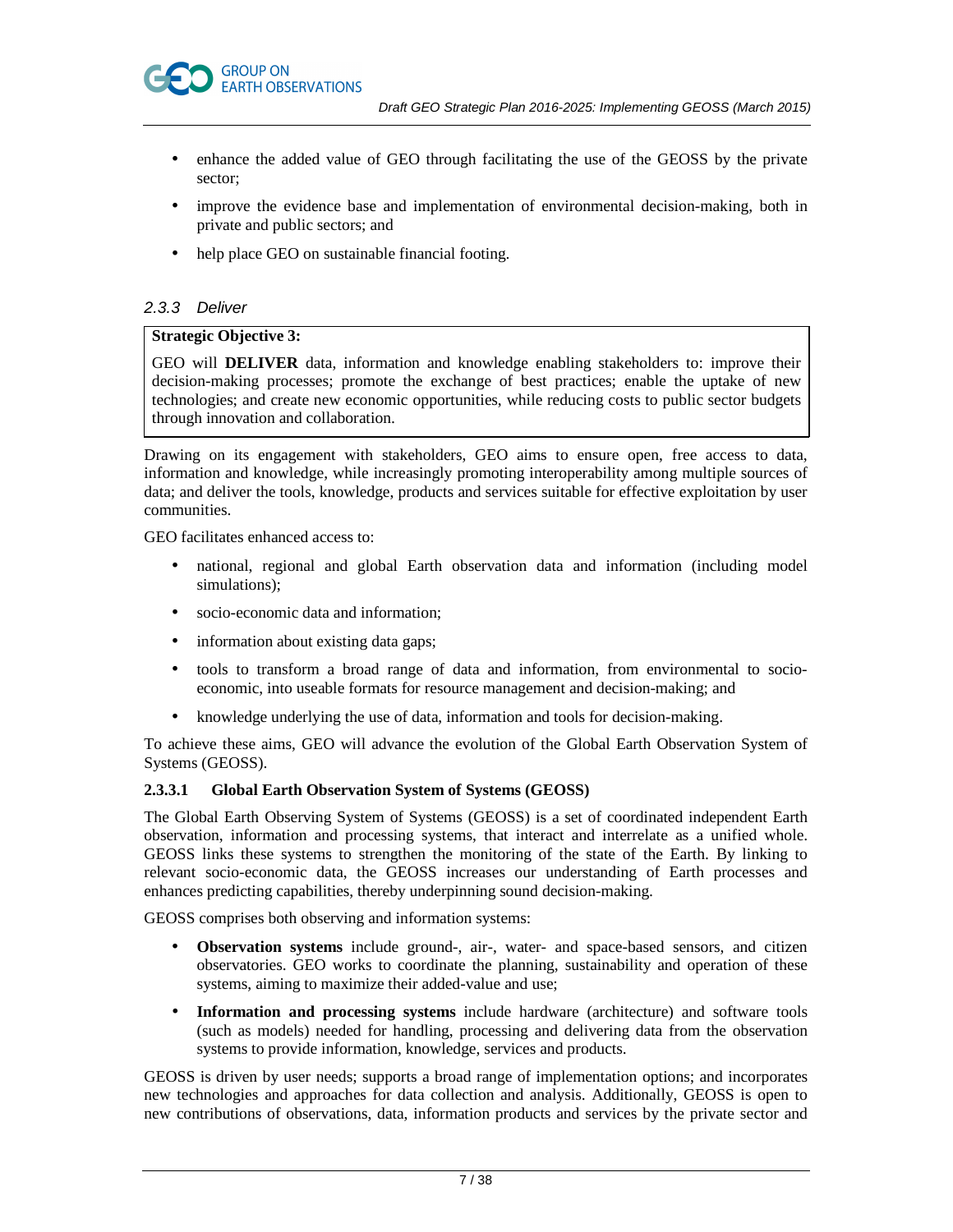

civil society, and exploits the opportunities afforded by new technologies in ways that make GEOSS more relevant to wide segments in society, and trusted as a key source of information about our Planet.

GEOSS, collectively, supports several functions:

- acquiring observational data;
- enabling interoperability between contributing systems;
- processing data into useful products and services;
- finding, sharing, integrating and archiving data, metadata and products based on the Data Sharing, and Data Management principles.

The components of GEOSS are connected and tied together by the GEOSS architecture which has the following principles: openness; effectiveness; flexibility; adaptability; sustainability; and reliability.

*[Placeholder for possible GEOSS Figure]*

# **3 CORE FUNCTIONS AND TARGETS**

GEO will implement the following Core Functions to achieve its Strategic Objectives. These Functions are geared towards specific, measurable, and achievable targets designed to enable an effective and innovative GEOSS. The targets accompanying each of the Core Functions are outlined in Annex A of this document.

#### **3.1 Advocate**

GEO provides a platform for political dialogue on the importance of continuity, coverage, and access to global Earth observation data and information by advocating robust, national data collection systems (space, airborne, terrestrial and marine) and broad, open data sharing across country and disciplinary boundaries. GEO Core Functions include advocating for:

# • **Strategies for data sharing**

*Core function:* Pursue strategies to promote and expand the sharing, use and reuse of data, information and knowledge. Actively advocate and provide support to enable uptake and implementation of open data policies.

#### • **Best practices for data management**

*Core function:* Promote life-cycle management of data holdings shared within GEOSS through the development and maintenance of GEOSS Data Management Principles, implementation guidelines, best practice examples, and active advocacy.

# • **Identifying observational gaps**

*Core function:* Undertake regular, systematic analysis of global observational requirements to identify, document, and prioritize and gaps in information-chain. Compile global perspectives on existing planning and develop common strategies and action in relation to investment planning to sustain observing systems.

# • **Best practices for citizen observations**

*Core function:* Facilitate increases in geographic coverage and use of citizen observations through exchange of technology and best practice to ensure interoperability. Promote good practice and technologies / methods for harnessing the power of citizen observations. Maintain an inventory of initiatives.

# • **Radio spectra protection**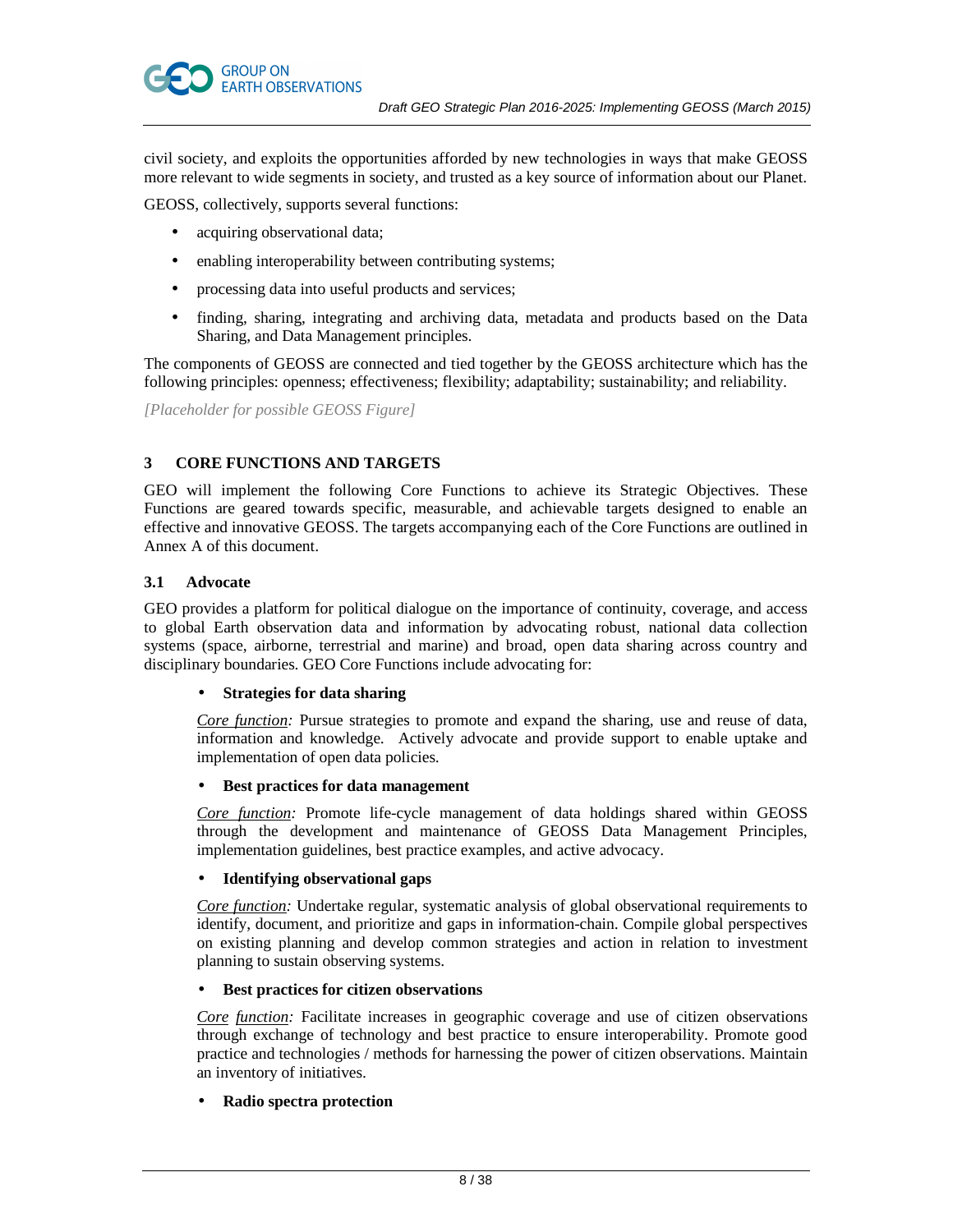*Core function:* Actively advocate for the protection of spectral domains needed for EO from competing uses, as well as assessing upcoming trends.

# **3.2 Engage**

GEO acts as a unique broker, connecting users, data providers, engineers and scientists across governments, the private sector, civil society and academia to create solutions to key global challenges which cross both country and disciplinary boundaries. This role requires deep engagement with and understanding of all of these communities in both developed and developing countries. GEO Core Functions for broadening engagement include:

# • **Creating frameworks for partnerships**

*Core Function:* Convene users, providers from different sectors, and experts in the domain of Earth observations and environmental information and provide tools and knowledge to facilitate use of implementation mechanisms.

#### • **Resource mobilization**

*Core Function*: Expand the meeting arenas for discussions on resource mobilization across disciplines, sectors, regions etc. Liaise with resource and funding agencies. Initiate and support studies that address challenges related to global resource mobilization, at all stages of the funding cycle; input to policies (relevant to EO), coordinate existing funding instruments, and contribute to the development of new adequate instruments

# • **Visibility and awareness**

*Core function:* Engage with operators or coordination bodies for observing systems, demonstrate solutions and cultivate demand for integrated use of earth observation data.

# • **Strengthening user bases**

*Core Function:* Strengthen user communities, document and pool use cases, document compelling application examples, design new methodologies to exploit EO data, improve exchange best practice between communities

# • **Capacity building**

*Core Functions:* Disseminate best practices, organize training workshops, and develop regional and national Earth observation plans.

# • **Earth observations for sustainable development**

*Core Function:* Actively promote the development of Earth observation-based information services in support of the global sustainable development agenda and evidence-based decision-making. Participate actively in the relevant preparatory activities and implement targeted pilot actions.

# **3.3 Deliver**

Through the GEOSS, GEO encourages the development of and investment in the key enabling interfaces, standards and infrastructure necessary to support the creation of critical global services that will convert Earth observation data into information, knowledge, insight and foresight on key global challenges. GEO Core Functions for delivering Earth observation data and information focus on key aspects of GEOSS, namely:

# • **GEOSS Infrastructure**

*Core function*: Operate the common components of the GEOSS that are required to provide access to data, information, knowledge, products and services.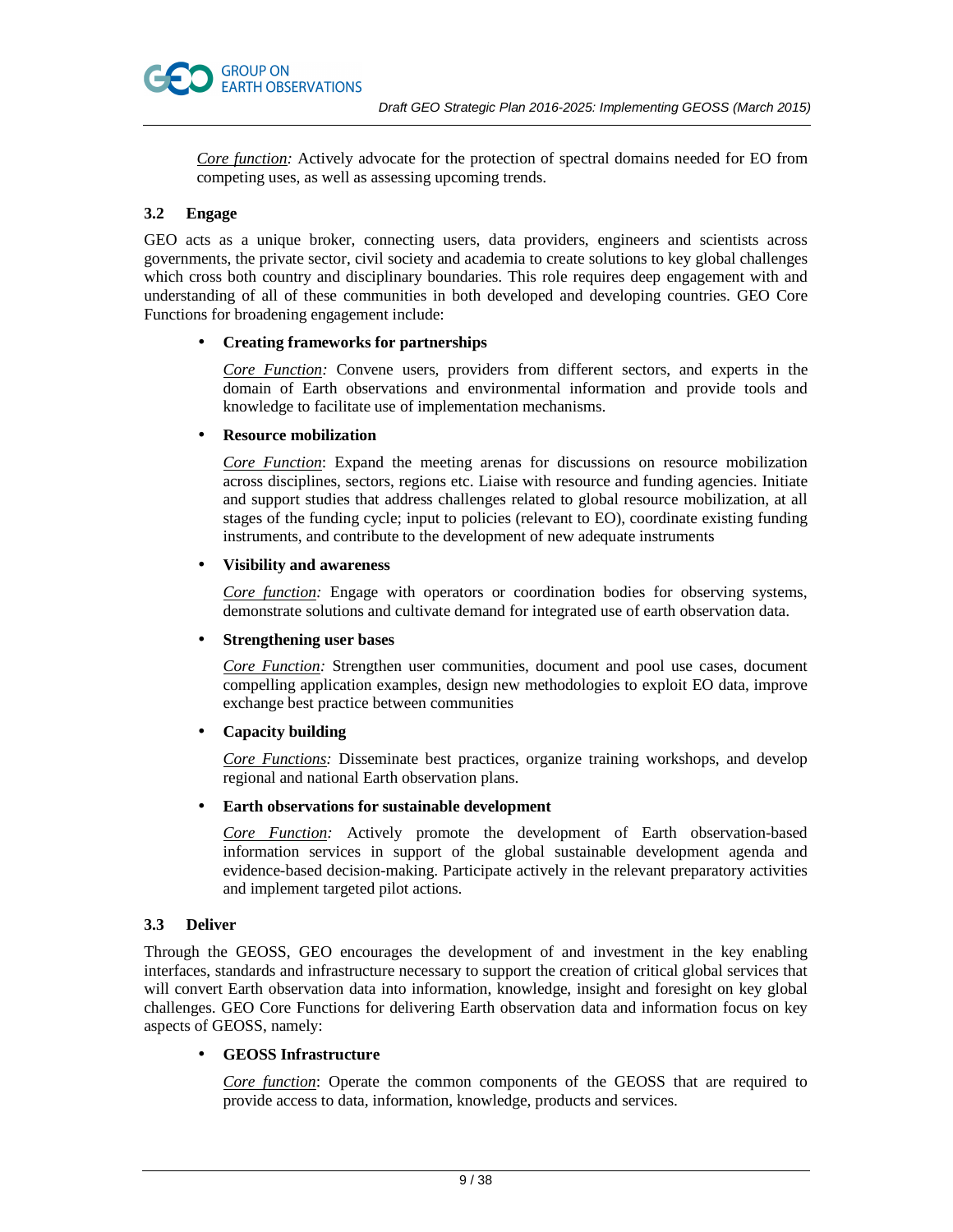

### • **GEOSS data quality and provenance**

*Core function*: Provide documented information on the resources in the GEOSS so that their provenance, quality characteristics, processing (methods) and potential for re-use is understood and can be communicated easily to users.

#### • **GEOSS usage**

*Core function*: Maintain a "GEO Knowledge Base" to support users and other actors in the earth observation domain, compiling standards, best practices, use cases, , DSPs, DMPs, documentation on observation systems and networks. Implement functionalities that offer added value from exploiting quality information and harmonized attributes as well as the wealth of data made available there.

#### • **GEOSS development**

*Core Function*: Further develop the GEOSS and its common components on the basis of user requirements, building on GEOSS Implementation Pilots and other relevant initiatives to-date. Enable the integration, discovery and use of different classes of data through the GEOSS information system.

#### • **GEOSS and decision-making**

*Core function*: Incubate and pilot regional or global initiatives that provide services (e.g. for data access, data integration, data management or applications) to meet shared information needs to monitor progress towards policy goals and support necessary transitions.

# **4 IMPLEMENTATION**

#### **4.1 GEO Implementation Mechanisms**

GEO implements its activities through four implementation mechanisms (Figure 3). These mechanisms provide a framework that is both flexible and open, enabling the broad and diverse GEO community to work together. At the same time, they are scalable and effective, allowing substantial activities to be implemented:

- **GEO Community Activities** enable a broad variety of activities. They allow stakeholders to cooperate flexibly in a bottom-up fashion and with a low initiation cost. GEO Community Activities may, for example, define user needs, explore or demonstrate technical possibilities or agree on specific protocols.
- **GEO Initiatives** develop and implement prototype services according to GEO priorities. They allow Members and Participating Organizations to coordinate their actions and contributions towards a common objective within an agreed, yet flexible framework. GEO Initiatives may, for example, demonstrate the technical feasibility through pilot products or consolidate a user need.
- **GEO Flagships** develop and implement pilot or pre-operational services according to GEO priorities. They allow Members and Participating Organizations to spin-up an operational service serving common needs. GEO Flagships may operate for as long as they are able to generate sufficient impact to attract support for their activities. Once they reach a mature, operational stage, they may be taken up by user institutions (e.g. GEO Participating Organizations), for their continued operation over the long term.
- **GEO Foundational Tasks** enable GEO to implement selected, often enabling, tasks to achieve GEO Strategic Objectives and Targets. These include coordination actions, gap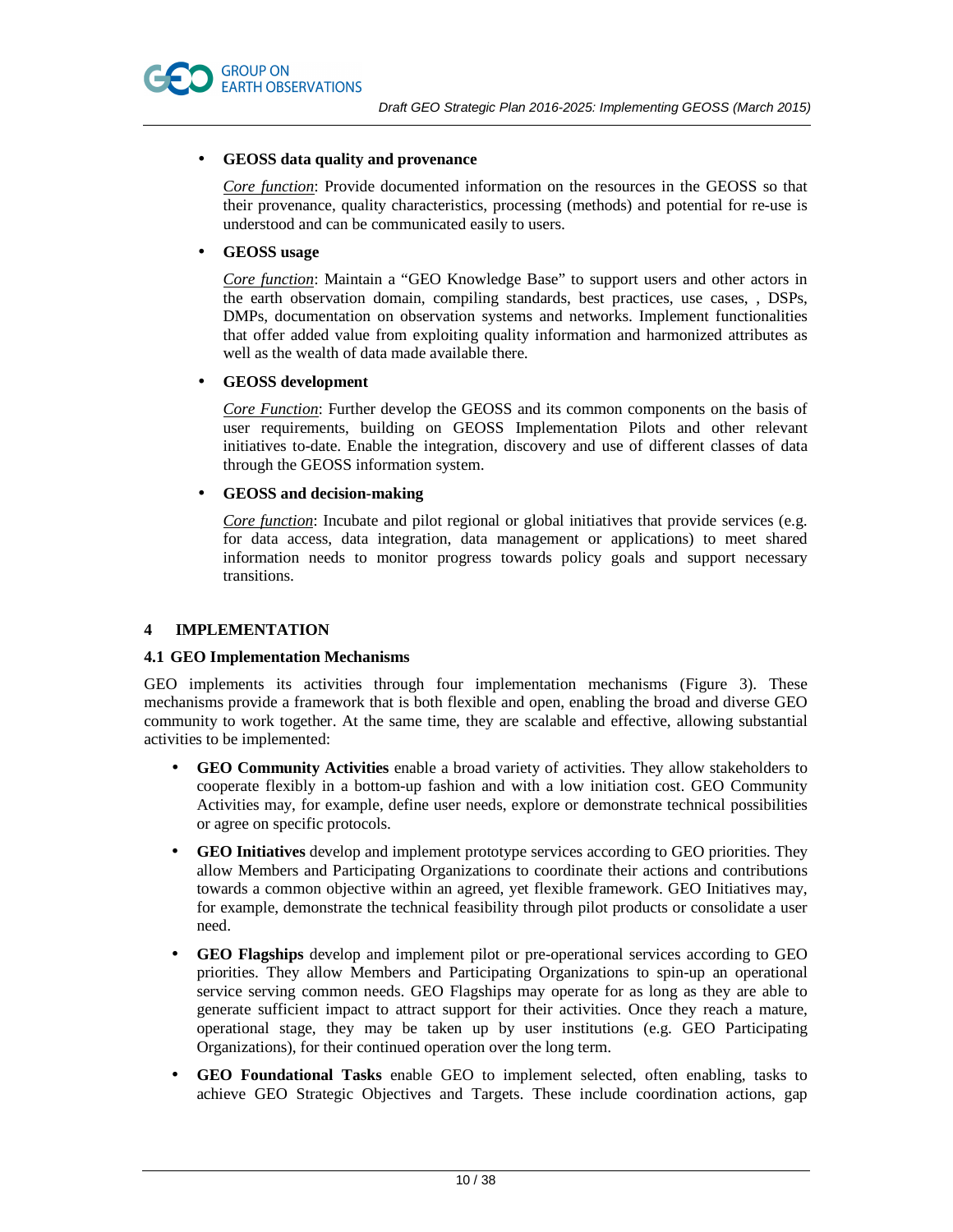

analyses, the implementation of technical elements for accessing GEOSS, and other routine operations of the GEO Secretariat.

# **4.2 The GEO Work Programme and Progress Report**

The multi-annual GEO **Work Programme** constitutes the primary planning instrument for GEO implementation activities. It constitutes a top-down mechanism with respect to the selection and prioritization of GEO implementation activities. The Work Programme defines the GEO Foundational Tasks, which are implemented or coordinated by the GEO Secretariat. Advisory mechanisms, such as Advisory Boards, may be set up for individual Foundational Tasks, as needed. It also describes the plans of GEO Flagships and GEO Initiatives, according to their applicable planning instruments, and of GEO Community Activities according to the best knowledge of the Secretariat. The Work Programme provides a realistic planning based on committed resources, be they actual financial contributions, or in-kind, from GEO Members, Participating Organizations, 3rd Parties, or the Trust Fund. By agreeing on the Work Programme, GEO will agree on priorities for implementation at the time of its adoption.

The Work Programme is proposed by the GEO Secretariat based on input from GEO Members, Participating Organizations, and the GEO Community at large. The Work Programme strives to optimally pursue the achievement of the Strategic Objectives through the implementation of GEO's Core Functions, within the constraints of identified and committed resources. It will align with the priorities of GEO Members and Participating Organizations and identify resource commitments by GEO Members, Participating Organizations, and other third parties.

An annual **Progress Report** will be compiled by the GEO Secretariat on all activities, drawing on available reports of the GEO Flagships, GEO Initiatives, GEO Foundational Tasks, and on best knowledge of GEO Community Activities. This Progress Report should enable an evaluation of progress towards the corresponding targets.



*Figure 3: GEO Implementation Mechanisms*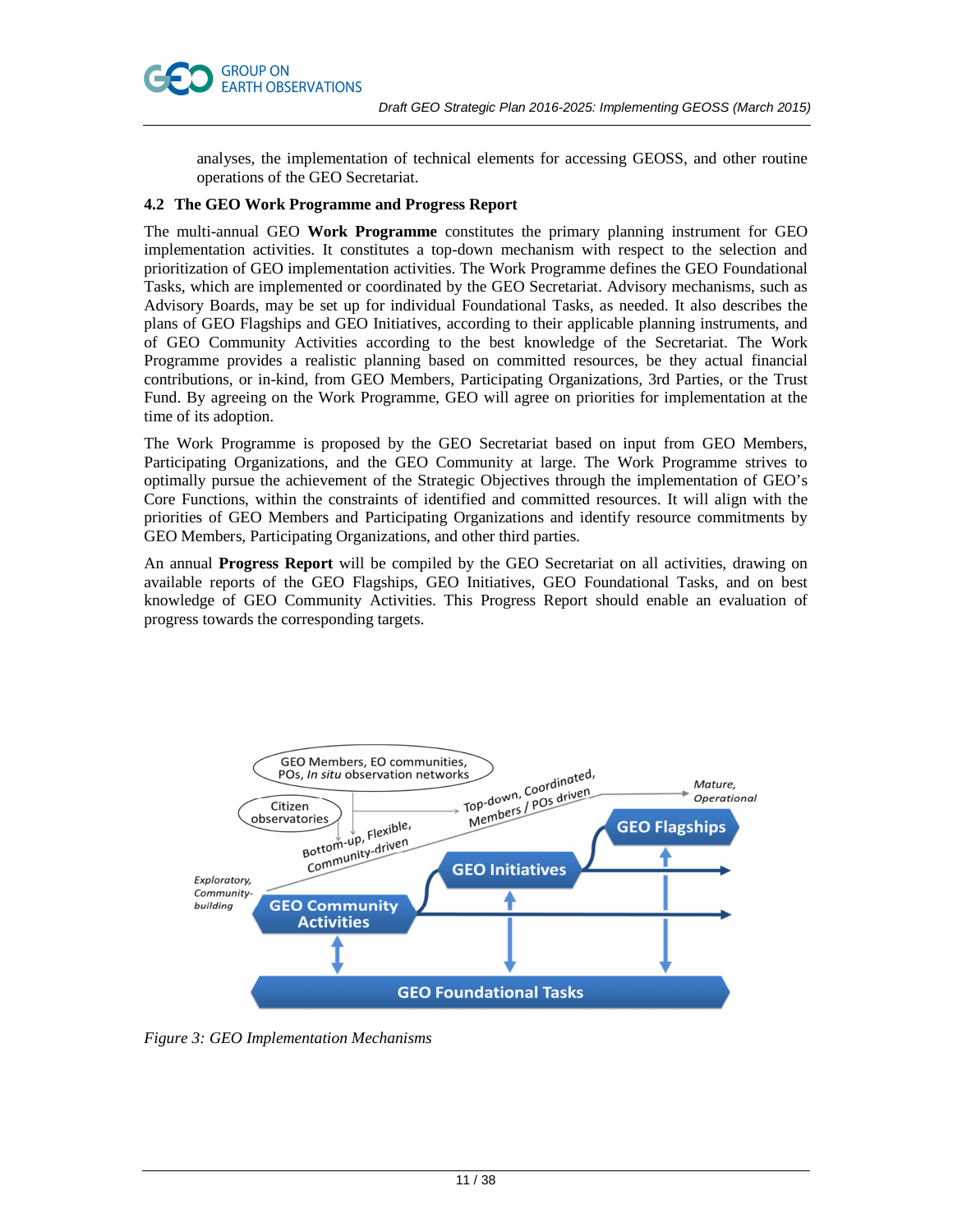

# **5 GOVERNANCE**

# **5.1 Governance Principles and Organizational Structure**

Sound governance and decision-making processes within GEO are required to achieve its Vision and Strategic Objectives.

# 5.1.1 Governance principles

In order to successfully achieve its purpose and to develop all related functions, GEO implements governance arrangements consistent with Governance principles*,* including: voluntary, legally nonbinding participation; consensus-oriented decision-making; legitimacy; accountability; transparency; responsiveness; effectiveness; efficiency; equitability; and inclusiveness.

# 5.1.2 Organizational structure

# **5.1.2.1 Plenary**

GEO will meet annually in Plenary. This main decision-making body is comprised of GEO Principals representing GEO Members and Participating Organizations, and provides the overall direction on the implementation of the Strategic Plan.

- Plenary will take decisions by consensus;
- GEO will also meet periodically at the Ministerial level.

The GEO Plenary may delegate explicitly and formally decision-making powers to other bodies of the organizational structure and/or other subsidiary bodies as appropriate, to be established in accordance with the following general criteria:

- GEO Members and Participating Organizations should be enabled to engage fully in the implementation activities of GEO; and
- Relevant stakeholders from science and technology fields as well as user groups should be engaged through appropriate advisory and stakeholder representation mechanisms.

Representation of Members will be by geographic region, or Caucus, to facilitate coordination at regional levels.

# **5.1.2.2 Executive Committee**

An elected Executive Committee, comprised of Member government representatives, will oversee GEO activities when the Plenary is not in session. Four Co-chairs will lead the discussion of the Executive Committee. The number of seats on Executive committee should be reflective of changes in GEO membership size and geographic region. Further, election procedures for the Co-chairs should ensure that developing countries are fairly represented.

In recognition of the important role of Participation Organisations and to help inform the discussions, a limited number of observer seats at the Executive Committee meetings will be granted to Participating Organizations.

# **5.1.2.3 Programme Board**

A GEO Programme Board, accountable to Plenary and comprised of representatives of Members and Participating Organizations, will oversee the development and implementation of the GEO Work Programme, while Plenary is not in session.

# **5.1.2.4 Secretariat**

A Secretariat, led by a Director and accountable to Plenary and the Executive Committee, will facilitate and support GEO activities. The Secretariat consists of co-located, well-qualified, professional and administrative staff.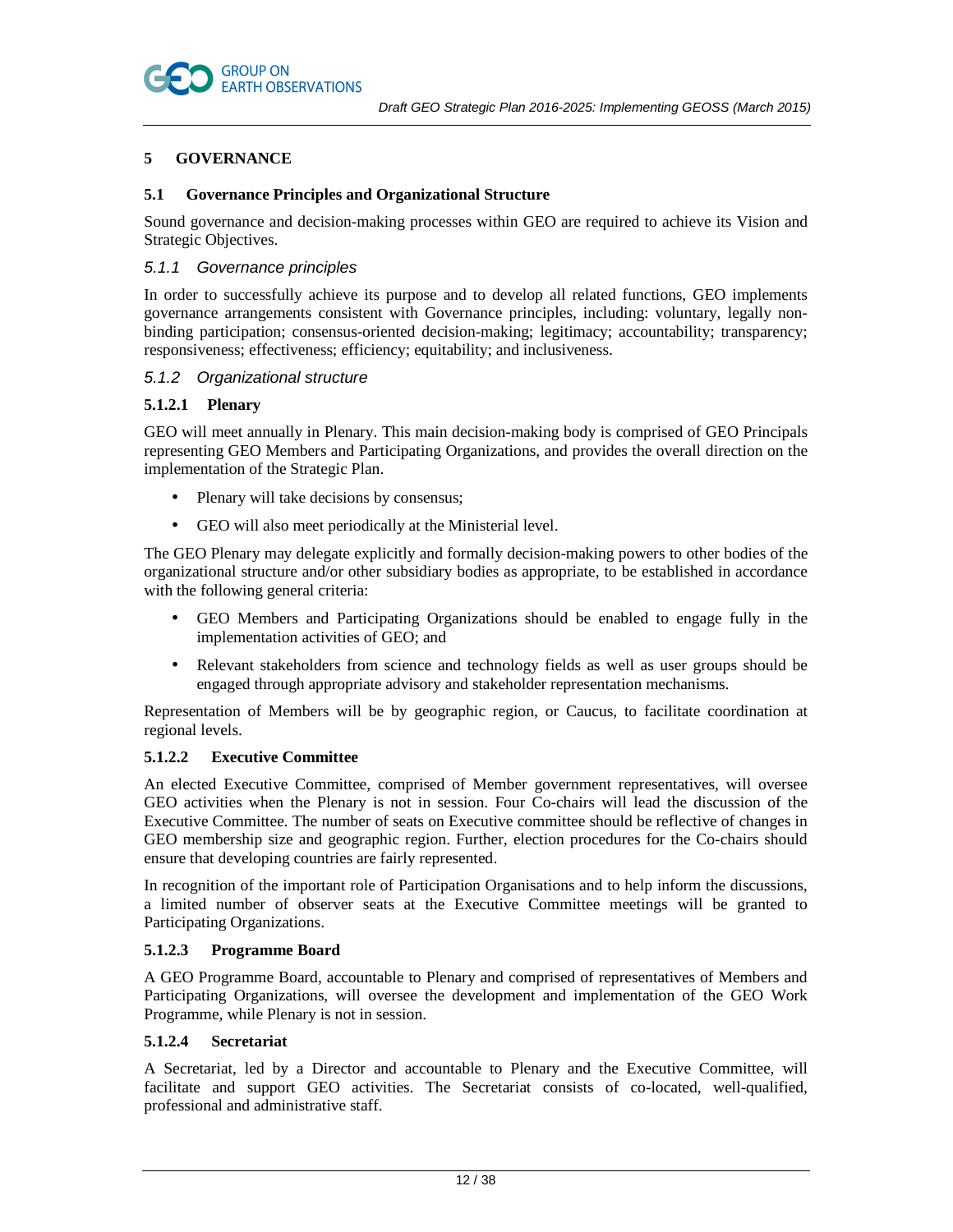

# 5.1.3 Rules of Procedure

Details pertaining to nomination of GEO Principals; Caucus composition; the size of, and election procedure of government representation to, the Executive Committee; the election and rotation procedures of Executive Committee Co-chairs; the designation of Participating Organization observer seats on the Executive Committee; the election procedure for participation in the Programme Board; and the duties and responsibilities of the Secretariat are laid out in the GEO Rules of Procedure.

# **5.2 Legal Status**

GEO will attain legal independence to facilitate its participation in other international bodies and its ability to undertake financial and contractual transactions. Any mechanism for achieving independent legal personality must respect the voluntary intergovernmental nature of GEO, avoid cumbersome national and international approval processes, limit the administrative burden on the part of Members, and preserve GEO's flexibility in operating.

# **6 RESOURCES THROUGH 2025**

A sound, sustainable financial footing is required for GEO to be successful through to 2025. However, any mechanism to encourage contributions must respect the voluntary nature of GEO, be simple, adaptable, and applicable to GEO's unique context. It should also be coherent and cohesive across GEO, while fostering greater engagement with the private sector.

Contributions to GEO may be distinguished as: (i) contributions to GEO implementation activities; and (ii) contributions to the GEO Trust Fund supporting, where decided by Plenary, the GEO Foundational Tasks, specifically-earmarked GEO Flagships, and the operations of the Secretariat.

Contributions may be in-kind or cash contributions. In order to recognize the important work being done through the in-kind contributions provided by many members and POs, these contributions will be quantified during the budgeting process.

# **6.1 Contributions to GEO Implementation activities**

GEO activities are the core of GEO and ensure that GEO is meeting its targets and objectives. In order for GEO to achieve its objectives, GEO implementation activities need to be properly funded. The implementation mechanisms set out in Section 4 adopt a resourcing model where resources committed are commensurate with the type of action (i.e. GEO Flagships, GEO Initiatives, Community activities, Foundational Tasks). This model is described below:

- **GEO Flagships** have both a clearly identified objective and an implementation plan that describes how that objective is to be achieved. Corresponding contributions by Members, Participating Organizations, private sector players and other third parties are identified at the outset. While these contributions must be sufficient to implement the initial objective of a GEO Flagship, additional contributions and partners may be added during implementation. Contributions are typically made in-kind, e.g. by observation systems operated to serve the Initiative's objectives, models, funded research projects or programmes, but may also include direct financial contributions or those that are earmarked within the Trust Fund as being in support of a particular GEO Flagship.
- **GEO Initiatives** have a clearly identified objective and an implementation plan that describes how the objective is to be achieved. Initial contributions by Members, Participating Organizations, private sector players and other third parties are identified to the extent known. Further commitments may often be sought during the implementation of the Initiative. Contributions are typically made in kind (e.g. by observation systems operated to serve the Initiative's objectives, models, funded research projects or programmes).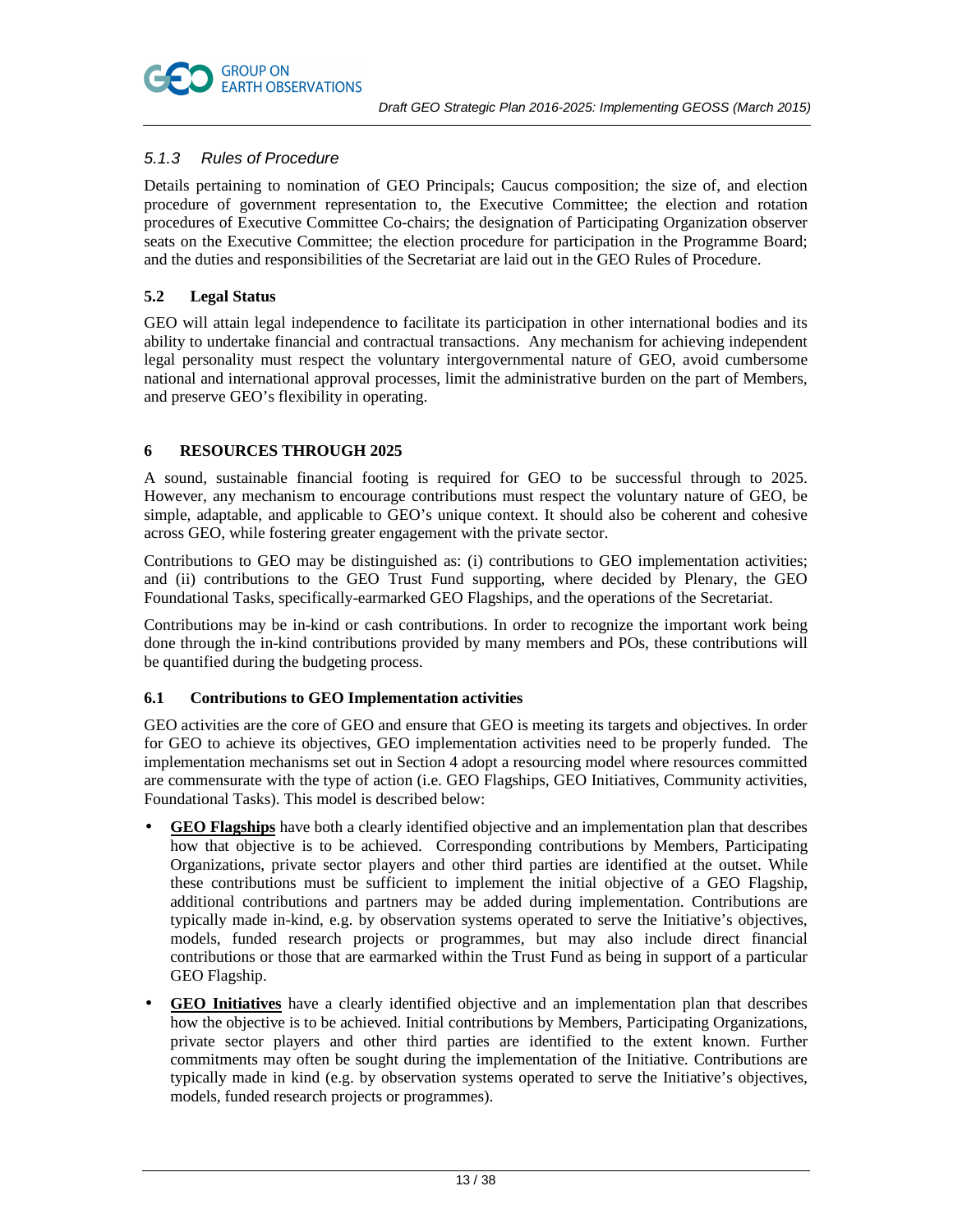- **GEO Community Activities** form at the initiative of interested parties. They often will not have all necessary resources identified from the beginning and the objectives may be defined at a relatively general level.
- **GEO Foundational Tasks** contributions can be made available from the GEO Trust Fund and may be complemented by further contributions, either directly or in kind, from GEO Members, Participating Organizations, or other partners.

# **6.2 GEO Trust Fund**

GEO will encourage its Members and Participating Organizations to support the GEO Trust Fund through voluntary contributions.

To assist in the budgeting process and help achieve financial stability, the use of multi-year contribution mechanisms will be encouraged. GEO will also develop a voluntary indicative scale of contributions.

# **6.3 Private Sector**

GEO will seek to engage with the private sector and foundations, and explore opportunities for financial contributions.

# **7 GETTING INTO ACTION – TIMETABLE OF IMPLEMENTATION**

*[To be completed at time of draft v 2.0]*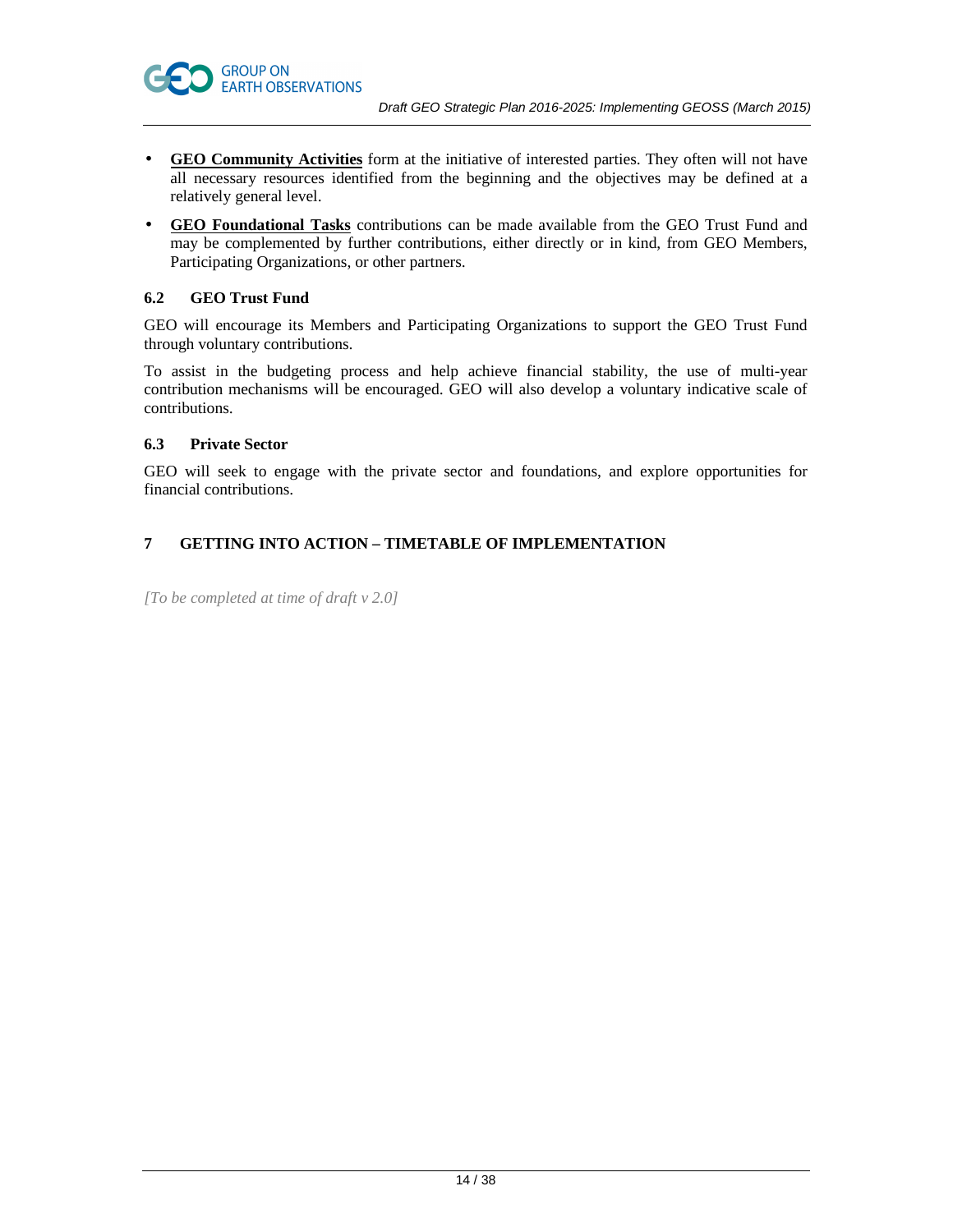

# **ANNEX A**

# **Core Functions and Targets**

Within the Strategic Objectives, a series of specific targets set out how GEO will go about achieving its intended outcomes. The targets in this Annex have been designed to enable an effective and innovative GEOSS, combining top-down and bottom up processes whereby relevant communities can forge solutions to address decision-making processes where greatest added value can be delivered. These targets are also a statement of direction towards a goal with an associated (quantitative) metric of progress towards the intended result. For each target, core functions describe areas of activity that GEO must do in order to achieve the target. Core functions are not the only activity that must be done, but reflect where the focus of effort must be.

# **3.1 Advocate**

GEO provides a platform for political dialogue on the importance of continuity, coverage, and access to global Earth observation data and information by advocating robust, national data collection systems (space, airborne, terrestrial and marine) and broad, open data sharing across country and disciplinary boundaries.

#### • **Strategies for data sharing**

*Targets:* Further data re-use by securing free, full, and open data access. Increase awareness of the GEOSS Data Sharing Principles.

- o Extend the resources in the GEOSS Data-CORE by at least [X million] records every year;
- o More than ½ GEO members put in place open data policies and provide [practical] data access according to data sharing principles.

#### • **Best practices for data management**

*Targets:* Interoperability, re-use and retrieval of long-term archives of data is enhanced.

o The quality of provenance information in GEOSS is improved. Providers and users awareness of data available from CGI is improved. X% of the resources in the GEOSS tagged with meaningful high-quality metadata.

# • **Identifying observational gaps**

#### *Targets:*

- o Improve commitments to sustain and strengthen observation systems (spacebased, airborne and particularly *in situ*) and networks of observation systems, in particular for essential variables, to support decision-making in response to global societal challenges. Regular overview of observation systems & gaps in key domains compiled;
- o GEO initiatives address priority issues.

# • **Best practices for citizen observations**

*Targets:* Enable development of new cost effective Earth observation technologies/methods (e.g. citizens' observatories and crowd-sourcing) as means to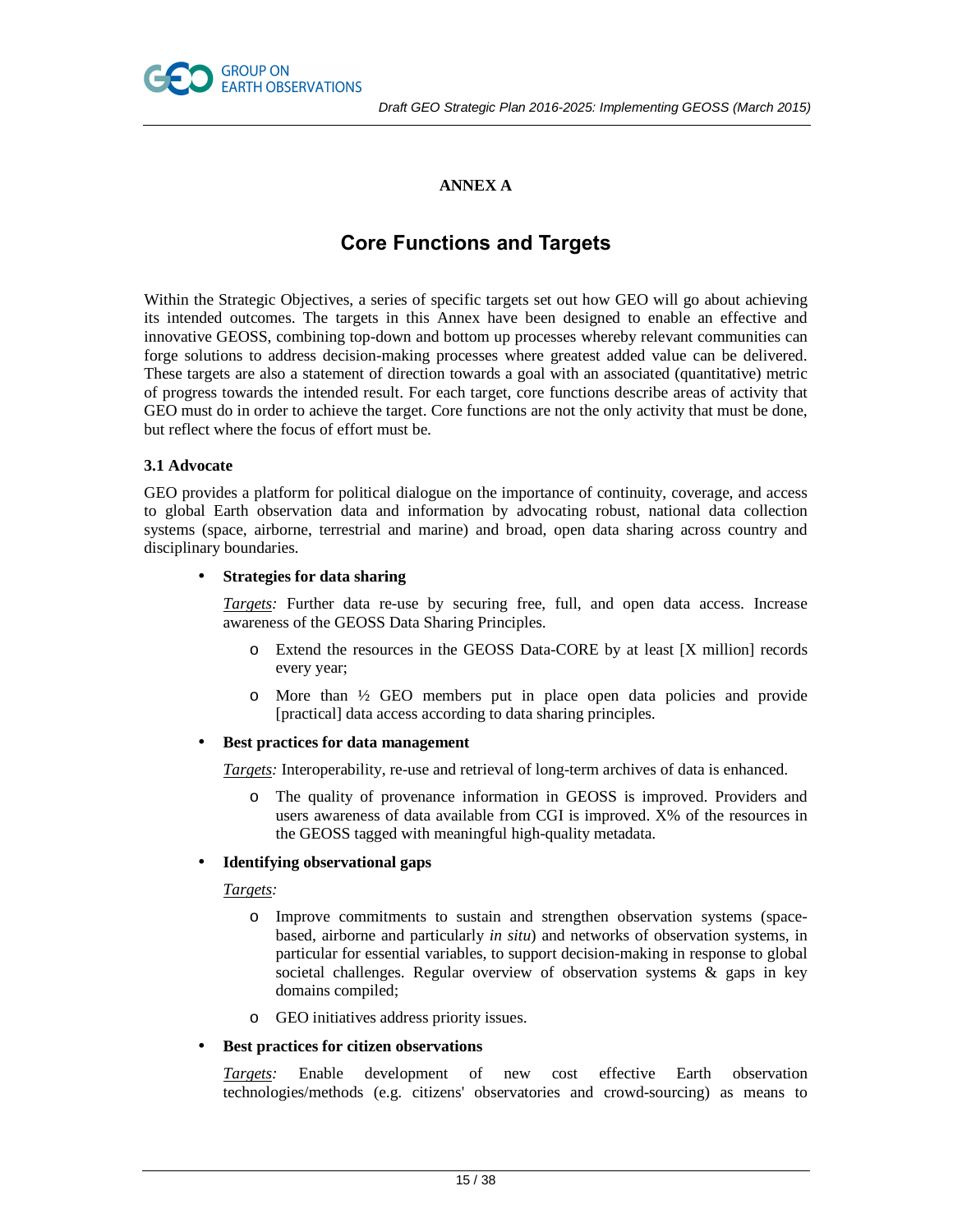strengthen and broaden *in situ* observing systems, as well as facilitating the use of data at multiple scales.

- o X new citizens observatories registered in the GEOSS every 3 years to provide information about local environmental conditions;
- o Y cases of the use of citizens observatories included in the GEOSS information chain by citizens and local, regional and national authorities.

# • **Radio spectra protection**

# *Targets:*

- o Protect radio frequency spectra critical for earth observation technologies;
- o Submit documents to relevant authorities and in particular the ITU World Radio Communication Conferences.

# **3.2 Engage**

GEO acts as a unique broker, connecting users, data providers, engineers and scientists across governments, the private sector, civil society and academe to create solutions to key global challenges which cross both country and disciplinary boundaries. This role requires deep engagement with and understanding of all of these communities in both developed and developing countries.

# • **Creating framework for partnerships**

*Targets:* Create and maintain flexible frameworks for development and implementation of partnerships which can involve stakeholders from government, international organizations, private sectors and also citizens enabling resources of members to be pooled to deliver information services in support of agreed global policy frameworks. The GEO governance structure and monitoring and evaluation framework is used to implement partnerships in xxx cases

# • **Resource mobilization**

*Targets*: Identify funding gaps. Explore and leverage resources within the GEO community as well as addressing political and practical issues relating to resourcing the GEO work plan. Undertake and facilitate dialogue with funding agencies (research, innovation, etc.) and add complementary knowledge. GEOSS outputs are cited in key [x] resource agency funding plans, both for research and also for operations.

# • **Visibility and awareness**

*Targets:* Improve the visibility and awareness of GEOSS resources and the value of Earth Observations in establishing baseline status, monitoring trends, assessing impacts as well as for problem solving in diverse stakeholder groups.

# • **Strengthening user bases**

*Targets:* Broaden GEO user base through sustained engagement with potential user communities of EO within GEO membership as well as the private sector, foundations, and UN organizations. Design practical services that can help meet the needs. Improve documentation and understanding of user needs, missions and objectives. X new communities of practice become active in exploring the use of GEOSS to deliver information needed to accomplish their mandates. X new GEO initiatives addressing societal challenges use cases initiated. Research and innovation communities respond to identified challenges with proposals to use EO data resources in scientific publications.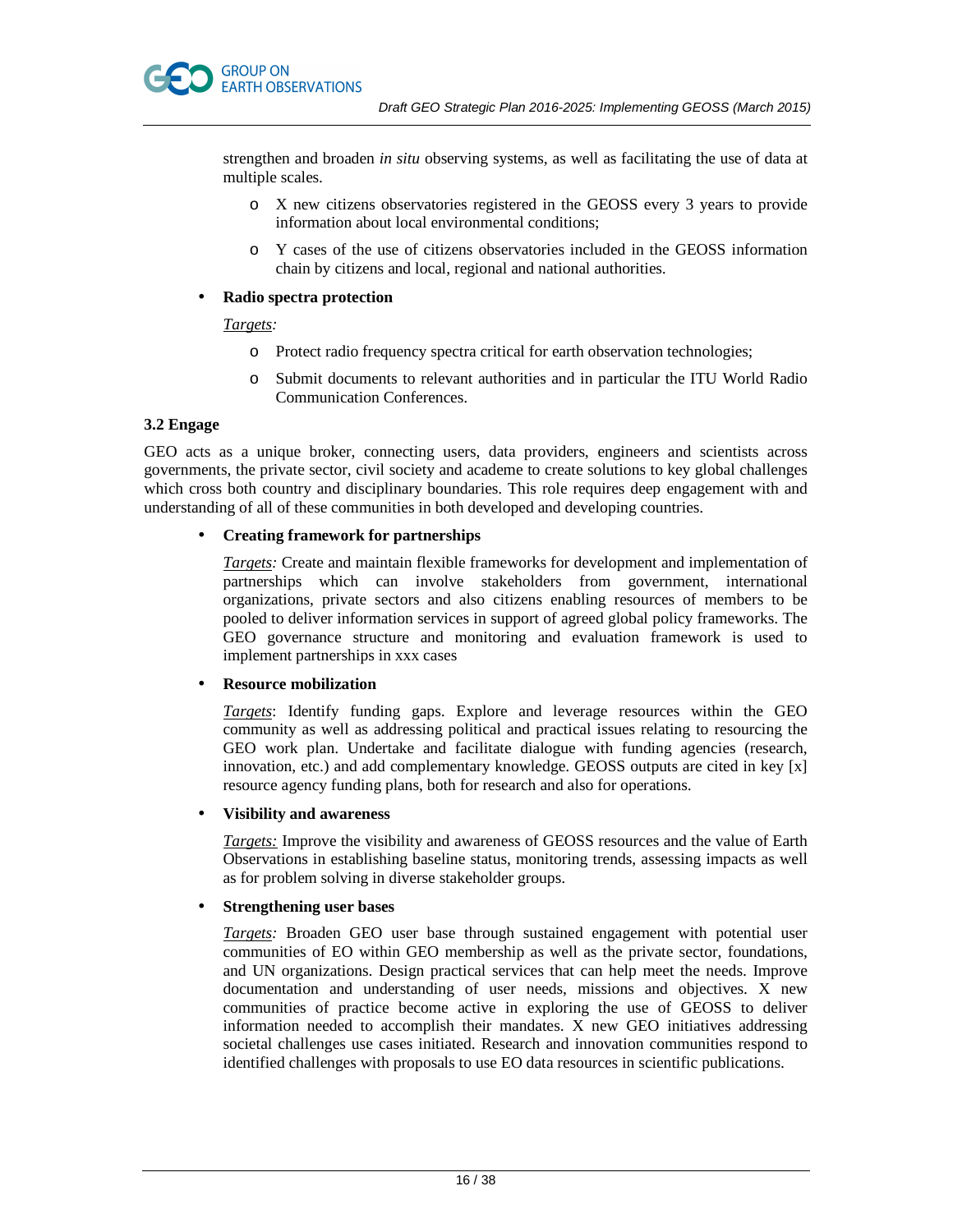

# • **Capacity building**

*Targets:* Strengthen the capacity to exploit and integrate GEOSS data & information into applications and solutions especially by developing countries, private, research and innovation sectors. Strengthen the relationship between GEO and member countries through building and reinforcement of regional GEO networks. In particular for developing countries, facilitate the use of earth observation data and services through pooling and exchange of best practice, technology and expertise. Developing country participation in GEO initiatives is increased. Increase in national and regional GEO offices and networks.

# • **Earth observations for sustainable development**

*Targets:* Increase the use and relevance of the GEOSS to SDGs and decision-making. Demonstrate the use of Earth observation-based information services in support of the global sustainable development agenda in [X cases].

o Demonstrate the use of GEOSS to monitor trends in earth systems and assessing progress towards policy goals, such as through essential variables in [Y cases /flagships].

# **3.3 Deliver**

Through the GEOSS, GEO encourages the development of and investment in the key enabling interfaces, standards and infrastructure necessary to support the creation of critical global services that will convert Earth observation data into information, knowledge, insight and foresight on key global challenges.

#### • **GEOSS infrastructure**

*Targets:* The GEOSS becomes an established and internationally recognized source of Earth observation data, information and knowledge. More than X numbers of users access the GEOSS at least once per month.

# • **GEOSS data quality and provenance**

*Targets:* Progressively harmonize the attributes of GEOSS data, proceeding from a set of minimum requirements for recording quality attributes, data provenance, and processing (methods) to inter-calibration of data to, where possible, standardization of methods. X% of the resources in the GEOSS Data-CORE is tagged with data quality information according to XXX standards. At least [X%] of GEOSS data have harmonized provenance meta-data.

#### • **GEOSS usage**

*Targets:* Ensure the capability for users to discover and use GEOSS resources, including those accessible freely, fully, and openly as within the GEOSS Data Collection of Open Resources for Everyone (GEOSS Data-CORE). Members and Communities of Practice use GEOSS to promote and enable access to data holdings.

# • **GEOSS development**

*Targets:* The successful completion of X GEOSS Implementation Pilots, with their integration into GEO Initiatives and / or GEO Flagships.

#### • **GEOSS and decision-making**

*Targets:* Address shared societal challenges in progressing towards sustainability by building on GEOSS implementation pilots and other initiatives that support decisionmaking through the provision of the required data, information, knowledge, products and services (e.g. risk decision-making processes in both private and government sector that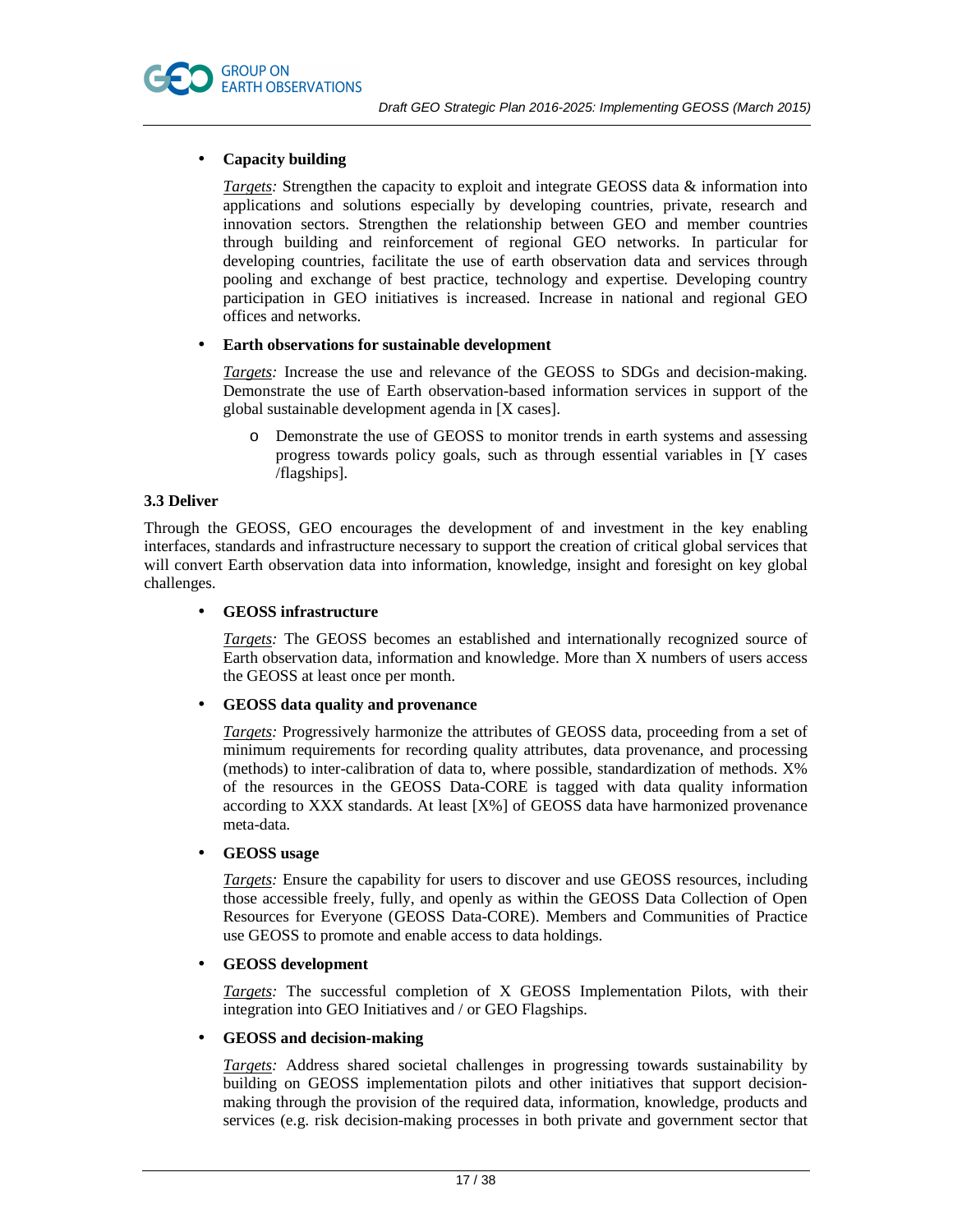

draw on GEOSS resources). X GEO activities are created delivering pre-operational information services, which are maintained through dedicated arrangements.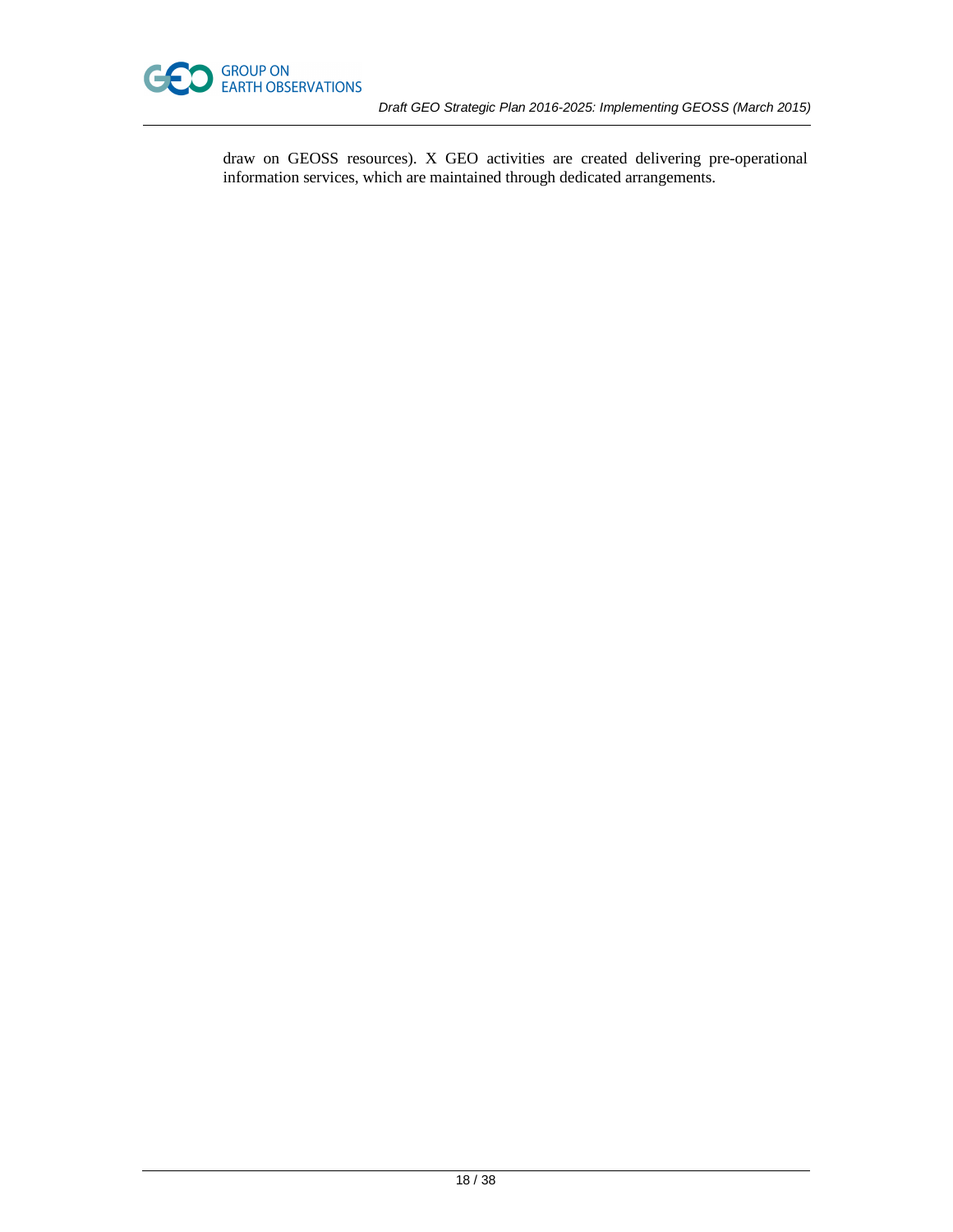

# **ANNEX B**

# **GEO Implementation Mechanisms**

GEO employs different mechanisms to implement its Core Functions. These serve to distinguish between more substantial activities with dedicated resources, and smaller-scale activities, often driven by best-effort initiatives of individuals or small groups. By implementing all actions adequately and appropriately, GEO focuses its resources on selected priorities and matches expectations with available capacity.

This Annex defines the following four GEO Implementation Mechanisms:

- GEO Flagships;
- GEO Initiatives;
- GEO Community Activities;
- GEO Foundational Tasks.

# **1 GEO FLAGSHIPS**

GEO Flagships allow GEO Members and Participating Organizations to implement mature global or regional activities that are targeted towards a common objective from several, coordinated contributions. Contributions are typically made in-kind, e.g. by observation systems operated to serve the Initiative's objectives, models, funded research projects or programmes, but may also include direct financial contributions or those that are earmarked within the Trust Fund as being in support of a particular GEO Flagship.

GEO Flagships have both a clearly identified objective and an implementation plan that describes how that objective is to be achieved. Corresponding contributions by Members, Participating Organizations, and private sector players are identified at the outset. While these contributions must be sufficient to implement the initial objective of a GEO Flagship, additional contributions and partners may be added during implementation. The relevant user communities are fully engaged and assume an active steering function in the implementation.

GEO Flagships may develop a service through to maturity, whereupon it may be taken up by a Participating Organization, or to be transferred into a new organization. The GEO Flagship Implementation Plan outlines the intended perspectives.

Examples of GEO Flagships are the Global Forest Observation Initiative (GFOI) and the Global Agricultural Monitoring Initiative (GEO-GLAM).

# **1.1 Establishing GEO Flagships**

GEO Flagships will typically evolve from GEO Initiatives. They are proposed by those GEO Members and Participating Organizations interested in implementing them. The corresponding decision is based on an Implementation Plan (IP), which must clearly set out how the criteria for GEO Flagships are met. These include the pre-operational delivery of the necessary information, through products or services, to meet the needs of identified users. These users must be identified and involved in appropriate functions in the Flagship. The responsibility for further developing the Flagship IP remains with the proposing team.

Draft Flagship IP are discussed and reviewed by the GEO Programme Board, which may identify gaps in critical information to support the adequacy of the proposal vis-a-vis the criteria for Flagships.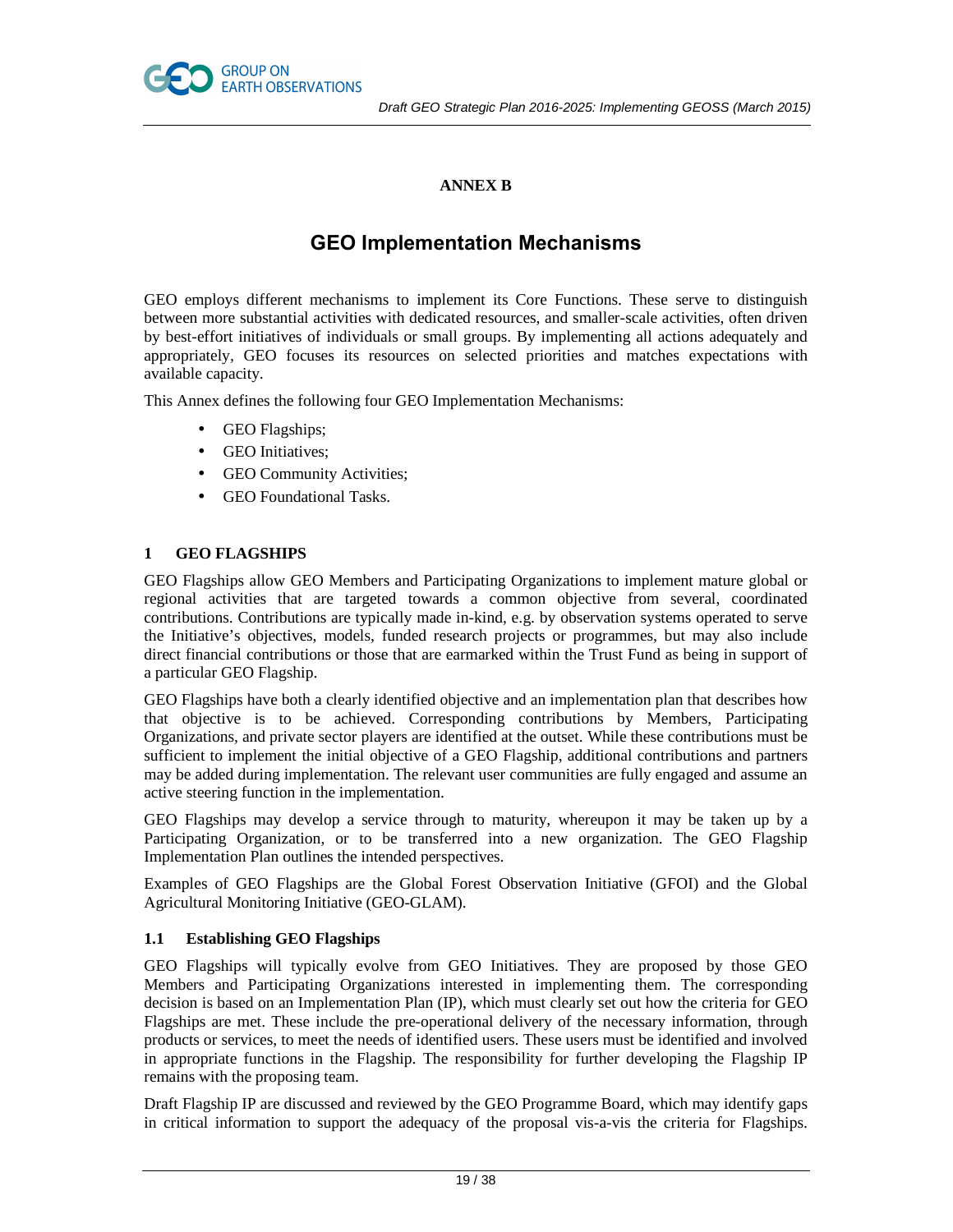

Where Communities of Practice (CoP) can contribute to the development of the IP, they are engaged at an early stage. Their role is described in the IP. The GEO Programme Board works to establish consensus about the proposed objectives and the IP and achieve a sufficient level of contributions for its successful implementation. All contributions – in kind or otherwise – are listed, described, and valued in the IP. Contributions may include specific commitments from GEO Members, Participating Organizations, private sector partners, or other  $3<sup>rd</sup>$  parties. If and when this can be achieved, the GEO Programme Board formally recommends the new Initiative to Plenary.

By accepting a new GEO Flagship, GEO supports its objectives and commits and/or acknowledges the resources specified in the IP.

# **1.2 Contributors**

Primary contributors to GEO Flagships are typically Participating Organizations, GEO Members (through their corresponding institutions), and interested partners from the private sector. The specific contributions and the roles of the different contributors may vary between different Flagships and are described in the IP.

# **1.3 Management and coordination**

GEO Flagships are generally managed as projects. The detailed arrangements may vary between different GEO Flagships and are defined in the IP. Typically, a project coordinator will be appointed, who should be based at the GEO Secretariat. The project coordinator is responsible for overseeing the implementation of the agreed IP and reporting to GEO on progress and issues. A sufficiently resourced project coordinator is an important criterion for accepting a new GEO Flagship.

# **1.4 Reporting to GEO**

The project coordinator is responsible for all reporting to GEO. In particular, this includes

- Progress reports in contribution to the annual GEO Activities Report. These will be reviewed by the GEO Programme Board,
- Presentations to Plenary,
- Presentations to the Executive Committee or the GEO Programme Board, as requested.

GEO Flagships will generally establish Steering or Advisory Groups. These mechanisms are defined in the IP. Also, as many of the contributions will be made in-kind, further reporting will generally be required by individual contributors within their respective contexts.

# **1.5 Monitoring and Evaluation**

The required monitoring and evaluation activities are defined in the IP. At a general level, the GEO Programme Board will monitor progress on the basis of the reports from the project coordinator and may recommend changes to the implementation, as needed.

# **2 GEO INITIATIVES**

Like Flagships, GEO Initiatives allow GEO Members and Participating Organizations to implement global or regional activities that are targeted towards a common objective from several, coordinated contributions. GEO Initiatives concern less mature activities, for which the user communities may not yet have been defined in full detail, where the products and services have not yet been consolidated, or resourcing options have not been fully analyzed. Contributions are typically made in kind, e.g. by observation systems operated to serve the Initiative's objectives, models, funded research projects or programmes.

GEO Initiatives also have a clearly identified objective and an implementation plan on how that objective is to be achieved. Initial contributions by Members, Participating Organizations, and private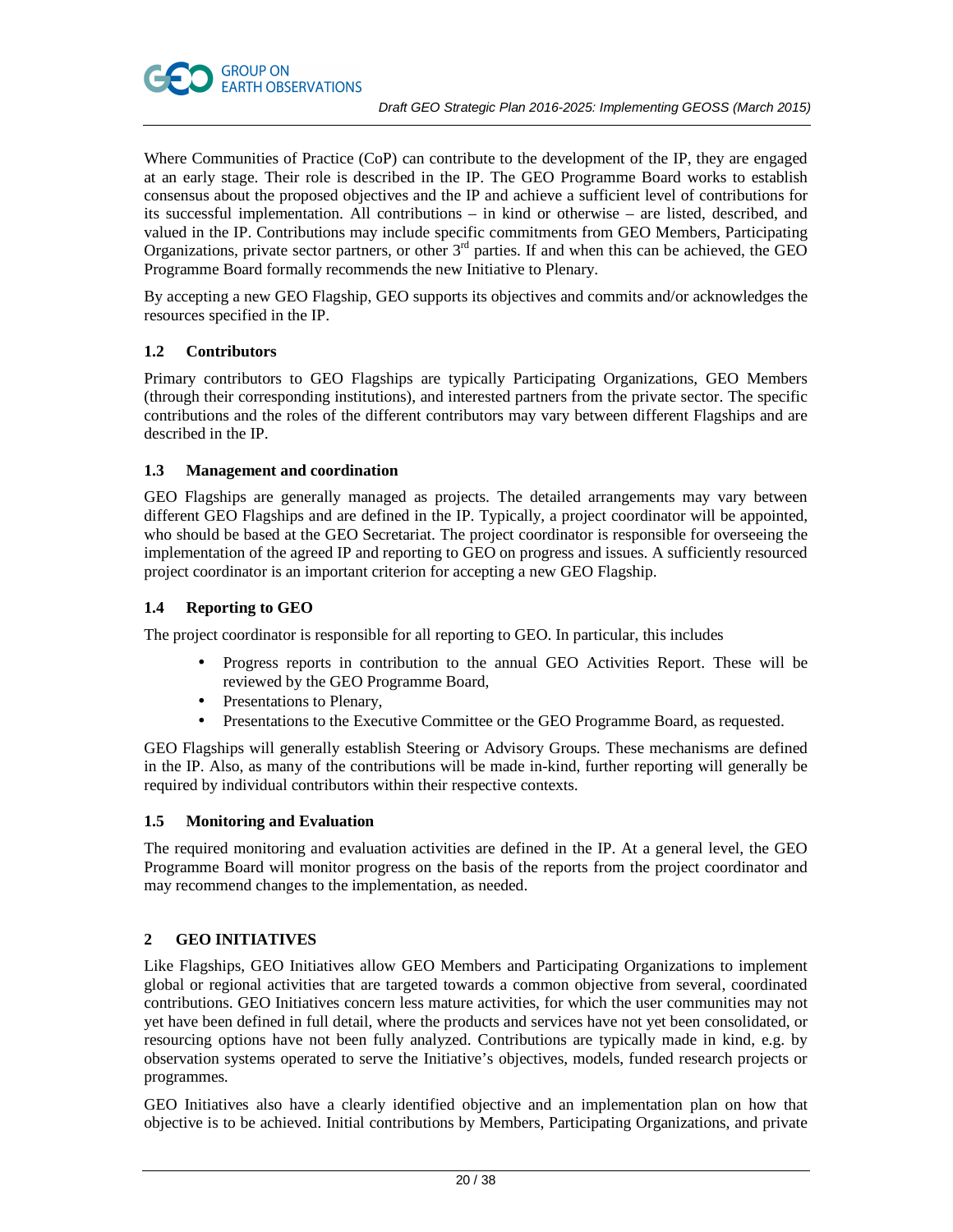



GEO Initiatives may evolve into GEO Flagships, if and when a corresponding GEO Flagship Implementation Plan is approved by Plenary. However, the activities may also be taken up directly by a Participating Organization, or be discontinued if sufficient support for the continuation of the activity cannot be found. The GEO Initiative Implementation Plan outlines any intended perspectives.

Examples of GEO Initiatives are the Forest Carbon Tracking Initiative and the African Water Cycle Coordination Initiative).

# **2.1 Establishing GEO Initiatives**

**GROUP ON** 

GEO Initiatives are established in a similar fashion to GEO Flagships. The main difference is that their acceptance is delegated by Plenary to the GEO Programme Board. Any GEO Member, Participating Organization, or the GEO Secretariat may conceptualize and propose a new GEO Initiative based on a detailed Implementation Plans (IP). IP are discussed and further developed by those proposing the Initiative together with the GEO Programme Board. Where Communities of Practice (CoP) can contribute to the development of the IP, they should be engaged at an early stage. Their role is described in the IP. The GEO Programme Board works to establish consensus about the proposed objectives and the IP and to ensure that a sufficient level of contributions for its successful implementation is available. All contributions – in kind or otherwise – are listed, described, and valued in the IP. Contributions may include specific commitments from GEO Members, Participating Organizations, private sector partners, or other 3<sup>rd</sup> parties. If and when this can be achieved, the GEO Programme Board may accept the new GEO Initiative.

By accepting a new GEO Initiative, GEO supports its objectives and commits or acknowledges the resources specified in the IP.

# **2.2 Contributors**

Primary contributors to GEO Initiatives are typically Participating Organizations, GEO Members (through their corresponding institutions), and interested partners from the private sector. The specific contributions and the roles of the different contributors may vary between different Initiatives and are described in the IP.

# **2.3 Management and coordination**

GEO Initiatives are generally managed as projects. The detailed arrangements may vary between different GEO Initiatives and are defined in the Implementation Plan. Typically, a project coordinator will be identified. She/he will typically be resourced by a contributing Member or PO. In some cases, she/he might be established at the GEO Secretariat. The coordinator is responsible for implementing the agreed IP and reporting to GEO on progress and issues. A sufficiently resourced project coordinator is an important criterion for accepting a new GEO Initiative.

# **2.4 Reporting to GEO**

The project coordinator is responsible for all reporting to GEO. In particular, this includes

- Progress reports in contribution to the annual GEO Activities Report. These will be reviewed by the GEO Programme Board;
- Presentations to Plenary, the Executive Committee or the GEO Programme Board, as requested.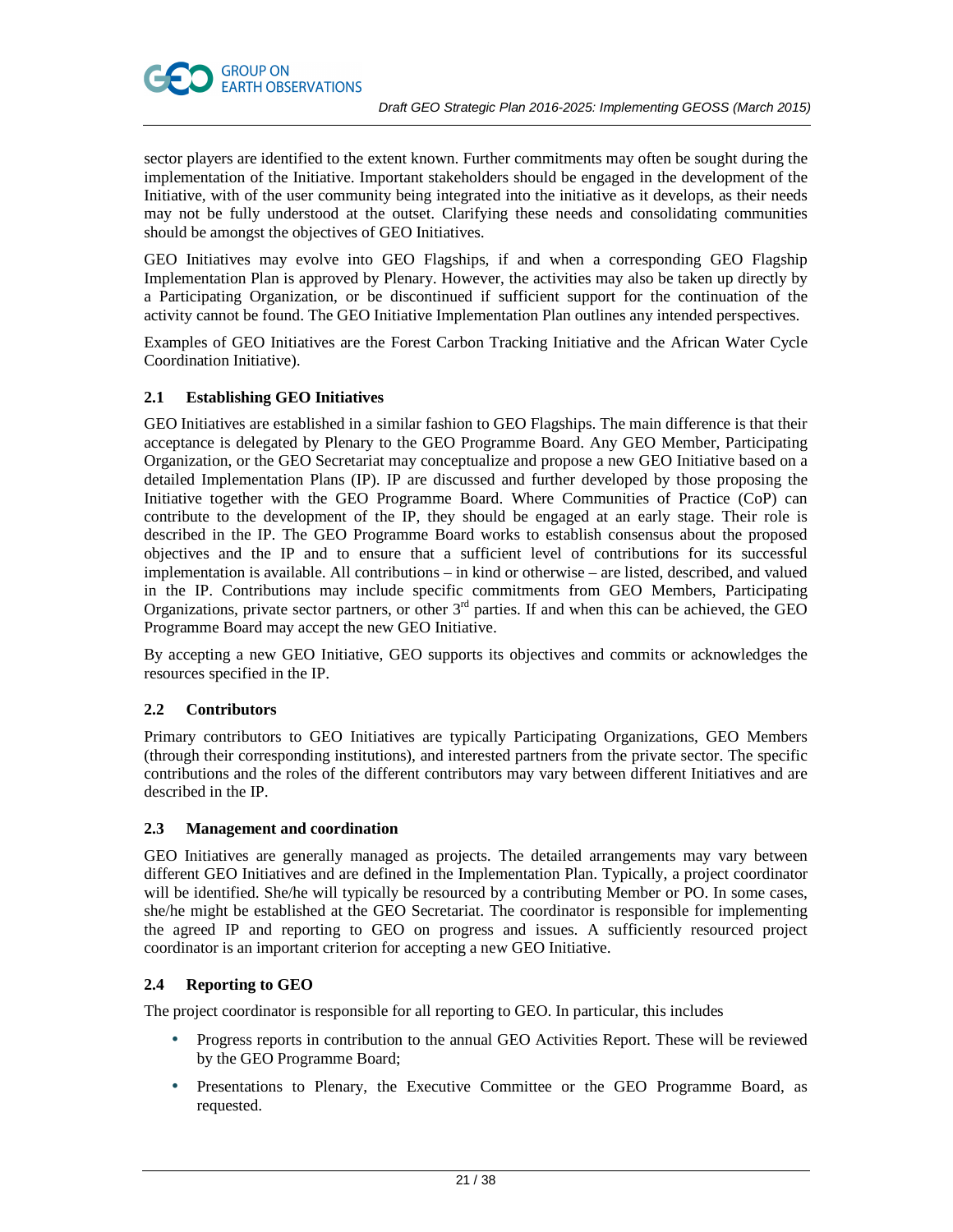

# **2.5 Monitoring and Evaluation**

**GROUP ON** 

**EARTH OBSERVATIONS** 

The required monitoring and evaluation activities are defined in the IP. At a general level, the GEO Programme Board will monitor progress on the basis of the reports from the project coordinator and may recommend changes to the implementation, as needed.

# **3 GEO COMMUNITY ACTIVITIES**

GEO Community Activities allow groups of stakeholders and interested parties in the GEO Community to pursue specific objectives according to their shared interest. They serve GEO to enable a broad variety of detailed activities in support of the GEO Strategic Objectives. Community Activities are typically smaller-scale undertakings with commitments for contributions often made at the level of institutions or individuals.

GEO Community Activities may form spontaneously at the initiative of interested parties. They often will not have all necessary resources identified from the beginning and the objectives may be defined at a relatively general level.

Examples of GEO Community Activities are the Global Urban Observation and Information Task and the Global Water Quality Information Task.

# **3.1 Establishing GEO Community Activities**

Any self-formed group within the GEO Community may propose GEO Community Activities. Often, CoP may be the natural framework in which to conceptualize and mature initial ideas. The initiating groups develop a brief proposal describing the activity including its objectives, schedule, contributors and stakeholders.

The GEO Secretariat accepts proposed Community Activities based on agreed criteria, e.g. that they support the GEO Strategic Objectives. In reviewing the proposal, the GEO Secretariat must establish that the proposed Community Activity is fully aligned with GEO's objectives and direction. It may also make recommendations on a proposal, e.g. to further contributions, improve coordination with existing GEO Initiatives or other GEO Community Activities, or better support GEO's Strategic Objectives.

GEO Community Activities may evolve into GEO Initiatives, if and when they provide an Implementation Plan that is accepted by the GEO Programme Board.

By accepting a new Community Activity, GEO supports its objectives and agrees to reflect the activity in its Activities Report.

# **3.2 Contributors**

Primary contributors to GEO Community Activities are Participating Organizations, GEO Members (through their corresponding institutions or *in situ* international observation networks), and possibly further partners from the private sector. GEO Community Activities may also include contributions from individual citizens through citizen observatories.

# **3.3 Management and coordination**

GEO Community Activities are self-organized. They implement flexible arrangements defined by participants. The GEO Secretariat facilitates the communication and implementation, e.g. through limited support in organizing meetings.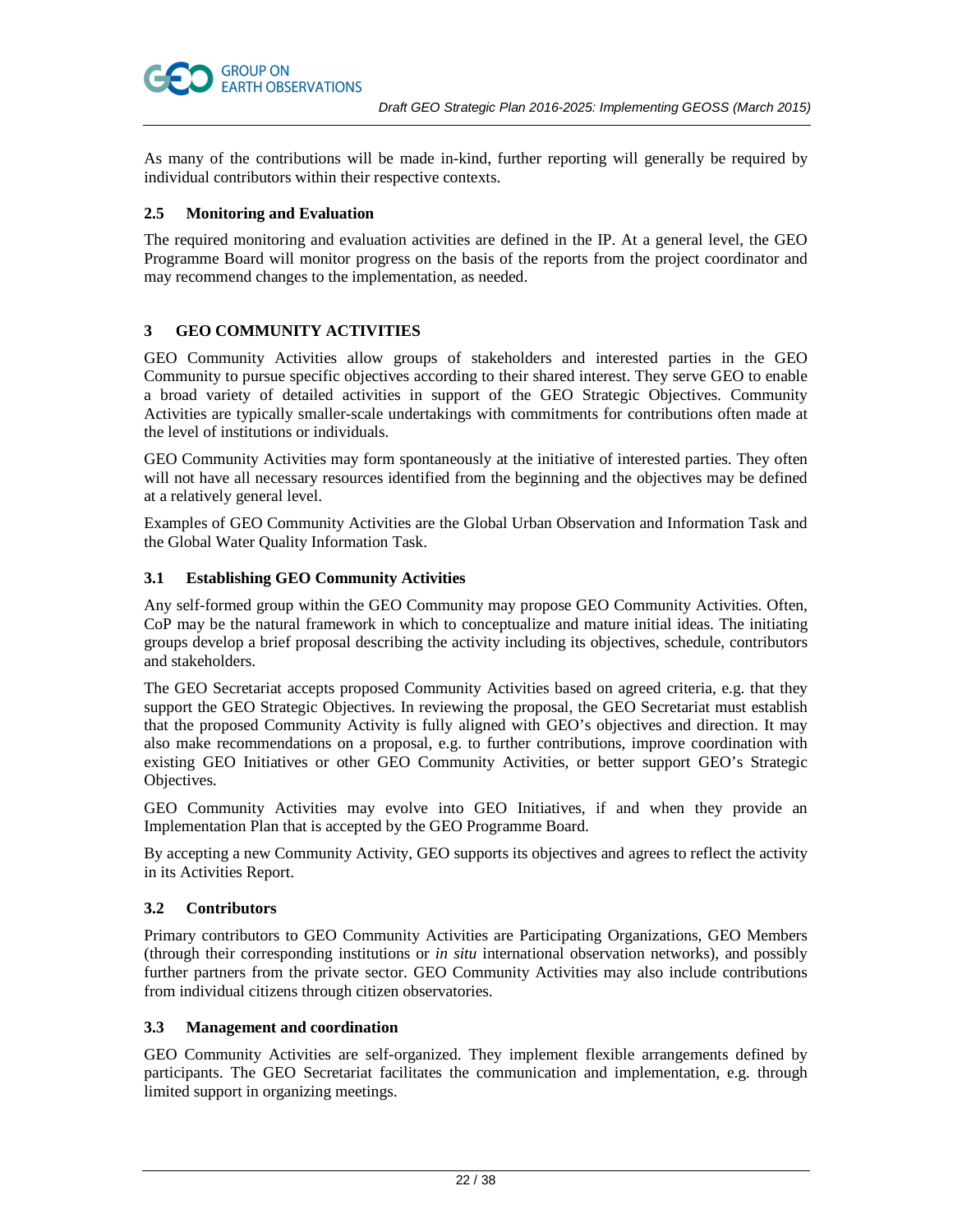

A Lead should be identified for the Community Activity, who acts as an interface for the GEO Secretariat in collecting information about developments and for other interested parties.

# **3.4 Reporting to GEO**

The GEO Secretariat will seek information from GEO Community Initiatives (through the Lead) on progress and important developments. Where such information can be obtained, it will be included in the annual GEO Activities Report.

# **3.5 Monitoring and Evaluation**

The GEO Secretariat monitors the development of GEO Community Activities through regular interaction with the Lead. GEO Community Activities are not formally evaluated by GEO.

# **4 GEO FOUNDATIONAL TASKS**

GEO Foundational Tasks allow GEO Members and Participating Organizations to effectively implement enabling functions to achieve GEO Targets. Contributions are often made available from the GEO Trust Fund and may be complemented by further contributions – either directly or in kind – from GEO Members, Participating Organizations, or other partners.

The GEO Secretariat frequently plays a central role in implementing Foundational Tasks or coordination to ensure good progress towards its Target.

Examples of GEO Foundational Tasks are the operation and evolution of the GEOSS Common Infrastructure, the implementation of data sharing and management principles, or the protection of radio frequencies required for Earth observations.

# **4.1 Establishing GEO Foundational Tasks**

GEO Foundational Tasks are included in the GEO Work Programme and are accepted by GEO through acceptance of that Work Programme by Plenary. The Work Programme is proposed by the GEO Secretariat. It includes an indication of the resource contribution from the GEO Trust Fund, staff resources from the GEO Secretariat, and direct or in-kind contributions from GEO Members, Participating Organizations and other partners. Requests for additional funds that have not been made available from the Trust Fund, GEO Members, and Participating Organizations are also set out in the Work Programme. Further detailed documentation on the activity may be maintained by the GEO Secretariat.

By accepting the GEO Work Programme GEO commits to resource the activities it contains at the levels indicated in the Work Programme.

# **4.2 Contributors**

Primary contributors to GEO Foundational Tasks are GEO Members, Participating Organizations, and further partners. GEO Members and Participating Organizations also contribute through allowing the GEO Secretariat to use staff and financial resources on the Foundational Tasks.

# **4.3 Management and coordination**

Depending on the specific case, Foundational Tasks may be directly implemented by the GEO Secretariat according to its internal management or by a more engaging mechanism such as a working group coordinated by the GEO Secretariat. Advisory mechanisms, such as Advisory Boards, may be set up for individual Foundational Tasks, as needed.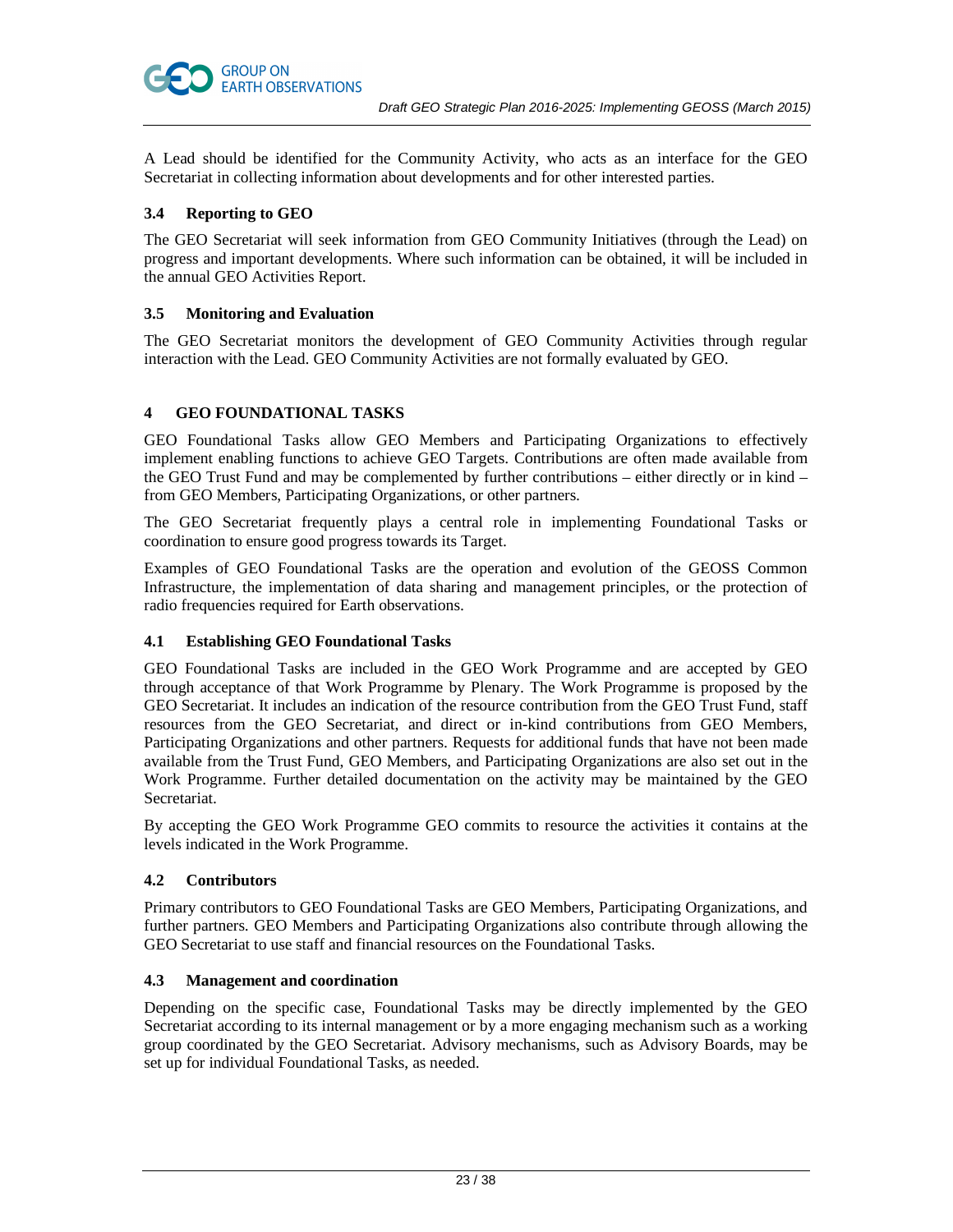

# **4.4 Reporting to GEO**

The GEO Secretariat will report in annual GEO Activities Report on the activities, progress and issues in GEO Cross-cutting Tasks.

At its own initiative or at the request of GEO bodies the GEO Secretariat brings particular items to the attention of GEO, e.g. to Plenary, the Executive Committee, or the GEO Programme Board.

# **4.5 Monitoring and Evaluation**

The GEO Programme Board monitors progress towards the implementation of GEO Foundational Tasks based on the annual GEO Activities Report. The GEO Secretariats regularly arranges and independent evaluation of the Foundational Tasks.

# **5 SUMMARY**

### **Overview of Implementation mechanisms**

|                                     | <b>GEO Flagships</b>                                                                                                                                                    | <b>GEO</b> Initiatives                                                                                                                            | <b>GEO Community</b><br><b>Activities</b>                                                                                   | <b>GEO</b><br><b>Foundational</b><br><b>Tasks</b>                                                           |
|-------------------------------------|-------------------------------------------------------------------------------------------------------------------------------------------------------------------------|---------------------------------------------------------------------------------------------------------------------------------------------------|-----------------------------------------------------------------------------------------------------------------------------|-------------------------------------------------------------------------------------------------------------|
| <b>Purpose</b>                      | Develop and<br>implement a <b>pilot</b><br>or pre-operational<br>service to serve<br>priorities shared<br>by GEO, based on<br>coordinated<br>contributions;<br>top-down | Develop and<br>implement a<br>prototype<br>service to serve<br>priorities shared<br>by GEO, based on<br>coordinated<br>contributions;<br>top-down | Develop, test, or<br>demonstrate<br>applications driven<br>by shared interests<br>of a specified<br>community;<br>bottom-up | Implement<br>selected, often<br>enabling<br>functions;<br>top-down                                          |
| <b>Initiated by</b>                 | Specified Members, PO                                                                                                                                                   |                                                                                                                                                   | Community                                                                                                                   | <b>GEOSEC</b><br>through Work<br>Programme<br>proposal                                                      |
| Developed by                        | Specified Members, PO, private sector<br>partners in consultation with the GEO<br>Programme Board and Communities of<br>Practice, where possible                        |                                                                                                                                                   | Community,<br>Communities of<br>Practice                                                                                    | Members, PO,<br>private sector<br>partners and<br><b>GEOSEC</b> with<br>designated<br>advisory<br>mechanism |
| <b>Accepted by</b>                  | <b>Plenary</b>                                                                                                                                                          | <b>GEO</b><br>Programme<br><b>Board</b>                                                                                                           | <b>GEOSEC Director</b>                                                                                                      | Plenary (with<br>Work<br>Programme)                                                                         |
| <b>Steering</b><br>and<br>Oversight | Dedicated Steering Board                                                                                                                                                |                                                                                                                                                   |                                                                                                                             | <b>GEO</b><br>Programme<br><b>Board</b>                                                                     |
| <b>Advice</b>                       | Dedicated Advisory Board                                                                                                                                                |                                                                                                                                                   |                                                                                                                             | <b>GEO</b> Advisory<br>Board(s)                                                                             |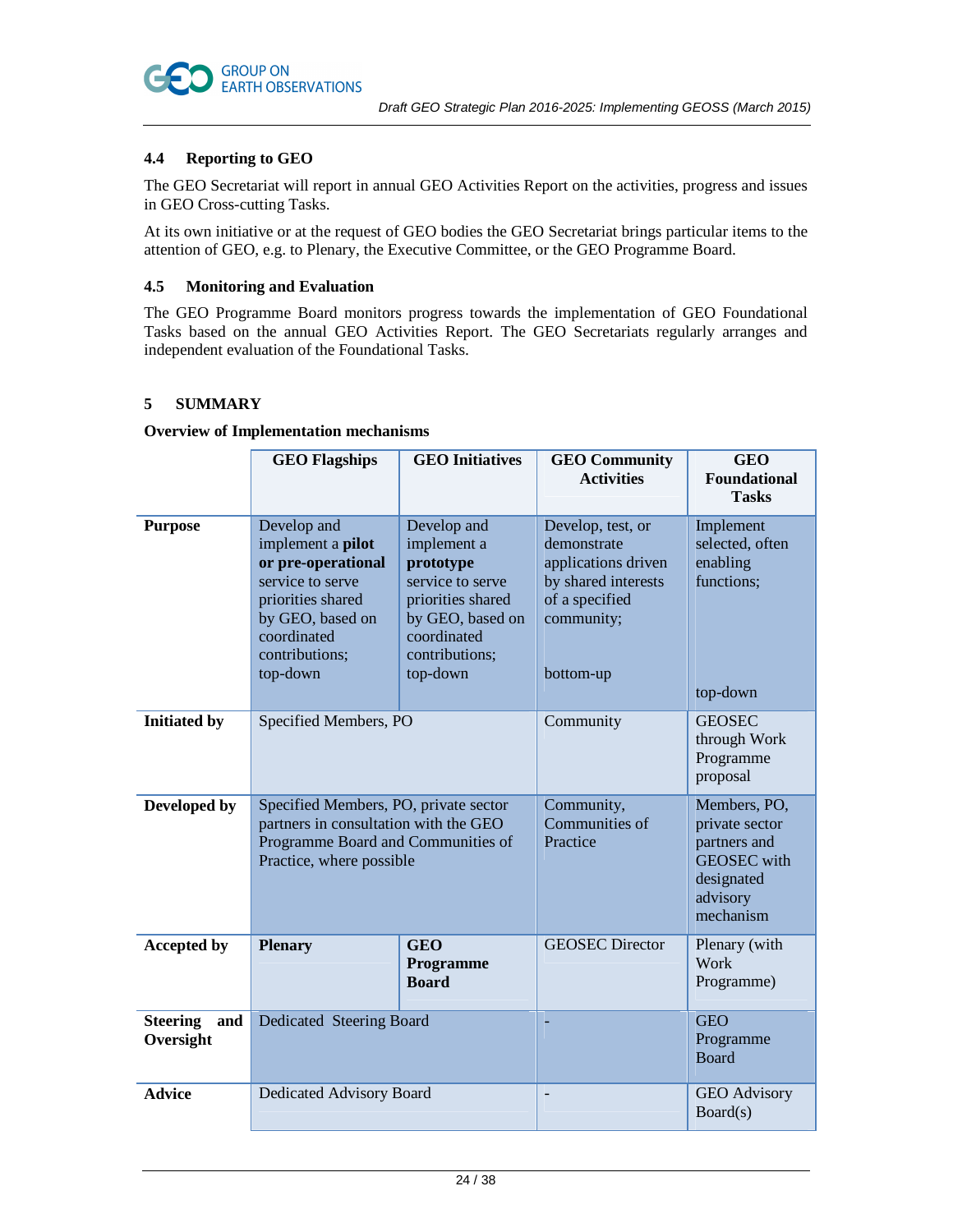

|                                          | <b>GEO Flagships</b>                                                                                      | <b>GEO</b> Initiatives                                                                           | <b>GEO Community</b>                                                                                                                  | <b>GEO</b>                                                                                                                        |
|------------------------------------------|-----------------------------------------------------------------------------------------------------------|--------------------------------------------------------------------------------------------------|---------------------------------------------------------------------------------------------------------------------------------------|-----------------------------------------------------------------------------------------------------------------------------------|
|                                          |                                                                                                           |                                                                                                  | <b>Activities</b>                                                                                                                     | <b>Foundational</b><br><b>Tasks</b>                                                                                               |
| <b>Management</b><br>and<br>coordination | Dedicated<br>mechanism;<br>coordinator<br>preferably at<br><b>GEOSEC</b>                                  | Dedicated<br>mechanism;<br>coordinator                                                           | Community-based,<br>often CoP;<br>facilitation by<br><b>GEOSEC</b>                                                                    | <b>GEOSEC</b> or<br><b>Working Group</b>                                                                                          |
| <b>User</b><br>engagement                | <b>Specifically</b><br>identified, fully<br>engaged, role in<br><b>Steering Board</b>                     | Target user groups<br>generally<br>identified, with at<br>least an Advisory<br><b>Board role</b> | May vary,<br>depending on<br>activity                                                                                                 | May vary,<br>depending on<br><b>Task</b>                                                                                          |
| <b>Reporting</b><br>to<br><b>GEO</b>     | Coordinator;<br>Mandatory Contributions to GEO<br><b>Activities Report</b>                                |                                                                                                  | GEOSEC to best<br>knowledge;<br>Contributions to<br><b>GEO</b> Activities<br>Report                                                   | GEOSEC;<br>Mandatory<br>Contributions to<br><b>GEO</b> Activities<br>Report                                                       |
| <b>Monitoring</b>                        | <b>GEO Programme Board</b>                                                                                |                                                                                                  | <b>GEOSEC</b>                                                                                                                         | <b>GEO</b><br>Programme<br><b>Board</b>                                                                                           |
| <b>Evaluation</b>                        | Determined case-by-case                                                                                   |                                                                                                  |                                                                                                                                       | Independent<br>evaluation<br>arranged by<br><b>GEOSEC</b>                                                                         |
| <b>Contributions</b>                     | In kind and other, committed by<br>Members and POs at Plenary;<br>private sector partners may contribute; |                                                                                                  | Generally in kind<br>provided by<br>Members through<br>their institutions<br>and/or PO; private<br>sector partners may<br>contribute; | Through GEO<br><b>Trust Fund and</b><br>other sources<br>from Members<br>and PO;<br>private sector<br>partners may<br>contribute; |

# **Criteria**

GEO Flagships

- Substantial, mature activity of global or regional scope;
- Aims to provide information service or product pre-operationally or as pilot;
- Flagship Implementation Plan, detailing:
	- o Objective, shared by partners;
	- o The information service or product provided;
	- o Schedule;
	- o Perspective(s) for operationalization;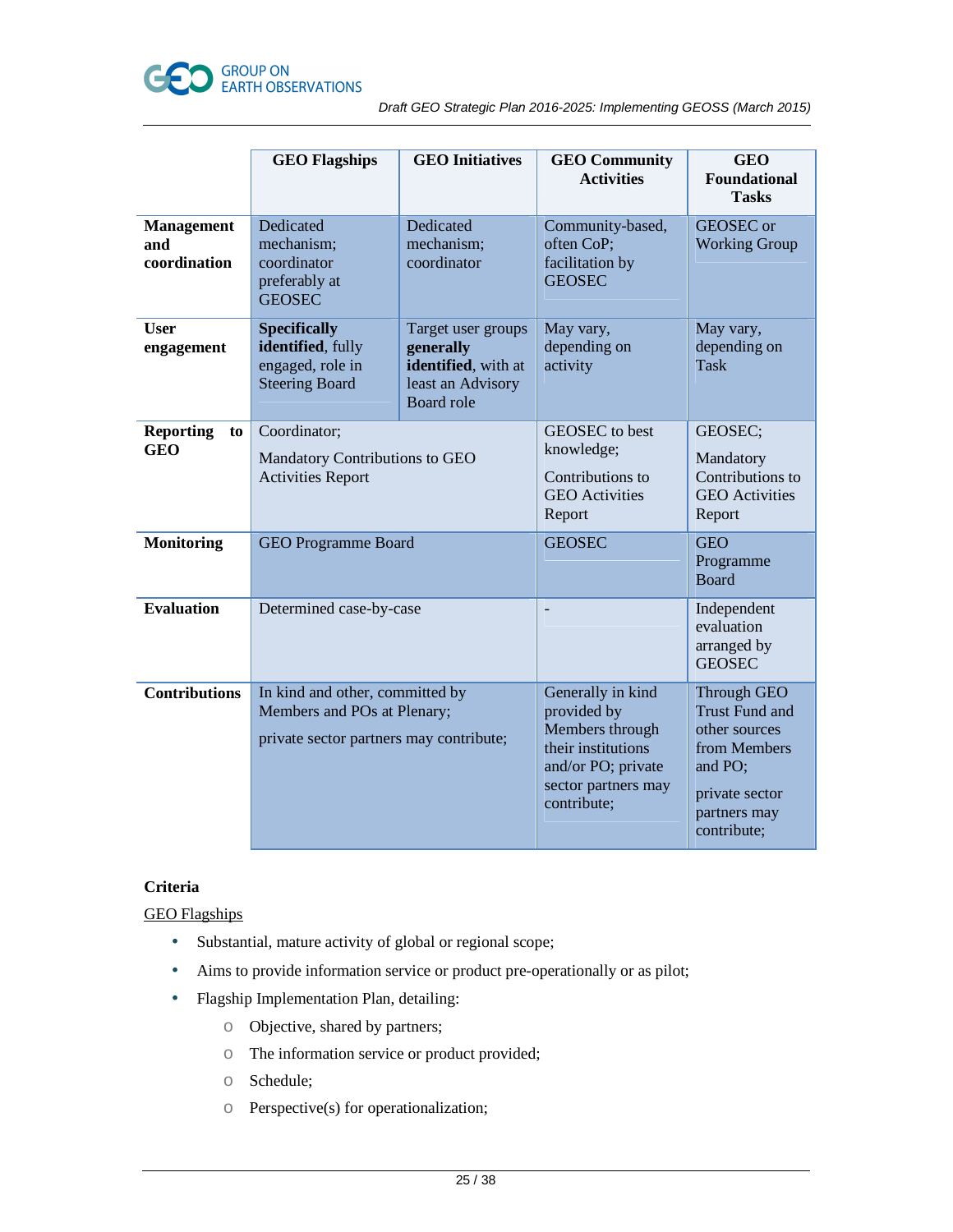

- o Quantified, itemized resources committed at highest level, including from Members, Participating Organizations, private sector partners and the GEO Secretariat. These resources should be shown to match the Flagship's ambition;
- o Partners, including specifically identified users;
- o Users fully engaged, as a minimum, an active role in a Steering Board,
- o Governance and management mechanisms;
- o Monitoring and Evaluation.
- Multi-national stakeholder group;
- Alignment with political priorities;
- Clear relevance to GEO's Strategic Objectives.

#### GEO Initiatives

- Activity of global or regional scope;
- Aims to develop or demonstrate prototype information service or product;
- Implementation Plan, detailing:
	- o Objective, shared by partners,
	- o The information service or product provided,
	- o Schedule;
	- $\circ$  Perspective(s) for evolution,
	- o Quantified, itemized resources, including from Members, Participating Organizations, private sector partners and the GEO Secretariat, enabling substantial progress towards objectives,
	- o Partners, including target user groups;
	- o User representatives engaged, often in advisory roles;
	- o Governance and management mechanisms;
	- o Monitoring and Evaluation.
- Multi-national stakeholder group,
- Clear relevance to GEO's Strategic Objectives.

#### GEO Community Activities

- Objective shared by a group of interested partners,
- Multi-national stakeholder group or scope,
- Relevance to GEO's Strategic Objectives.

# GEO Foundational Activity

- Implements or supports the implementation of a GEO Core Function;
- Description in the GEO Work Programme detailing: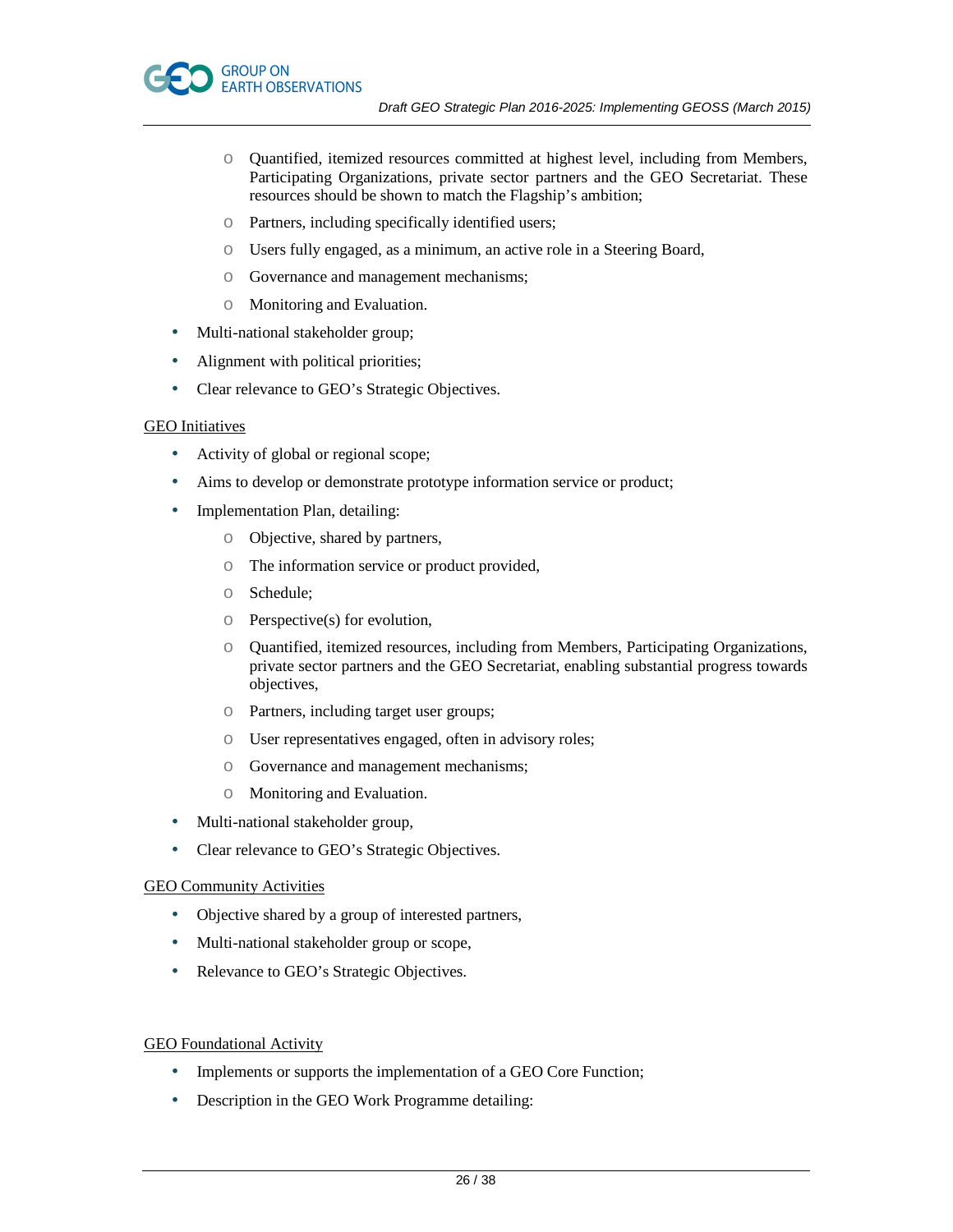

- o Objective and Target to be addressed;
- o Specific deliverable to be produced;
- o The activities planned over the period covered by the Work Programme;
- o Schedule;
- o Cost and resources, including from the GEO Trust Fund, Members, Participating Organizations, and private sector partners;
- o Requests for additional resources linked to specific activities;
- o Role of the GEO Secretariat and other actors;
- Clear relevance to GEO's Strategic Objectives.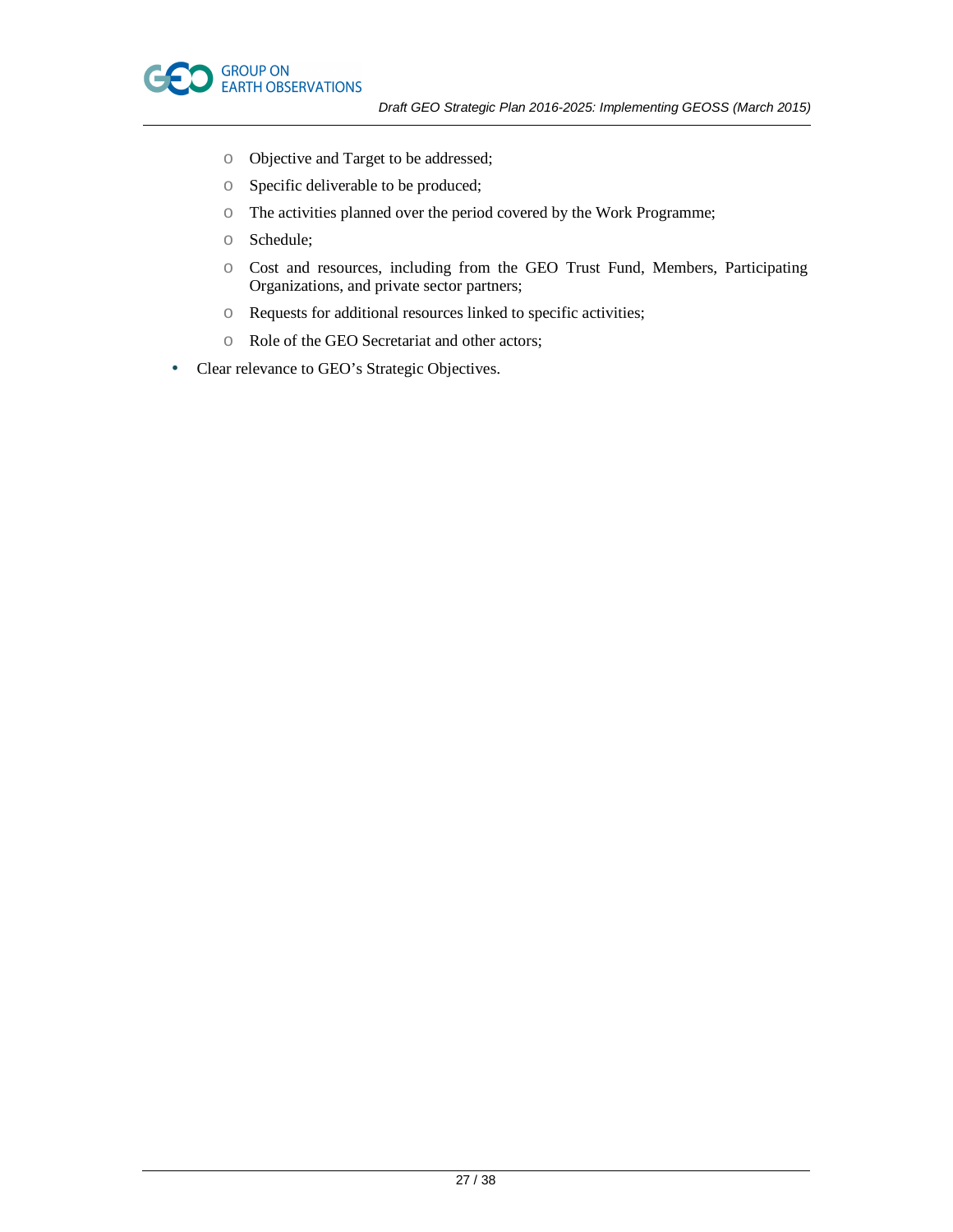

# **ANNEX C**

# **GEO Work Programme structure and Development guidelines**

# *Note:*

*This draft proposes a structure for the GEO Work Programme and guidelines for its development and approval. It is presented for discussion at the 33rd meeting of the Executive Committee.* 

*It is proposed that, to ensure seamless transition from the first to the second GEO decade, a Work Programme of transitional nature be developed for 2016 and this draft provides an initial proposal on how to develop it, together with some examples on how the activities should be described.* 

*It is also proposed that the subsequent Work Programmes will cover a three-year time period, namely 2017-2019, 2020-2022 and 2023-2025* 

# **INTRODUCTION**

The GEO Work Programme presents the activities that GEO undertakes to implement its Strategic Objectives. It describes GEO Flagships, GEO Initiatives and GEO Community activities, and defines GEO Foundational Tasks. The GEO Work Programme serves two functions:

- It is used by GEO Members and Participating Organizations to agree on priorities and activities, including with respect to the use of the resources made available through the GEO Trust Fund and the GEO Secretariat. By quantifying resources needed for the activities including and valuating the contributions committed, the Work Programme provides a tool to match the ambitions with available resources;
- The Work Programme also provides an overview of what GEO plans to undertake towards achieving its Strategic Objectives. Thus, it provides an information resource helping stakeholders to align their contributions. The Work Programme is complemented by annual GEO Activities Reports on the developments within GEO Flagships, GEO Initiatives, GEO Community Activities, and GEO Foundational Tasks, as well as on the results of Monitoring and Evaluation activities.

A Work Programme Reference Document is maintained by the GEO Secretariat, complementing the Work Programme itself. It contains important background information on overarching objectives of the actions in the Work Programme, their link to GEO Targets and Strategic Objectives, and on monitoring and evaluation activities. Thus, it represents a compilation of the relevant Implementation Plans of GEO Flagships, GEO Initiatives and other relevant documents.

The Strategic Plan, its Annexes and the Work Programme are intended to provide all GEO Members and Participating Organizations with a complete overview of the information required to reach decisions on GEO activities in support of GEO's Strategic Objectives and the implementation of the GEOSS.

The Work Programme is proposed by the GEO Secretariat based on input from GEO Members, Participating Organizations, and the GEO Community at large. It strives to optimally pursue the achievement of the Strategic Objectives through implementation of GEO's Core Functions constrained by the identifiable resources. It is further developed by the **GEO Programme Board**, which

- ensures alignment with the priorities of GEO Members and Participating Organizations and
- identifies resource commitments by GEO Members and Participating Organizations;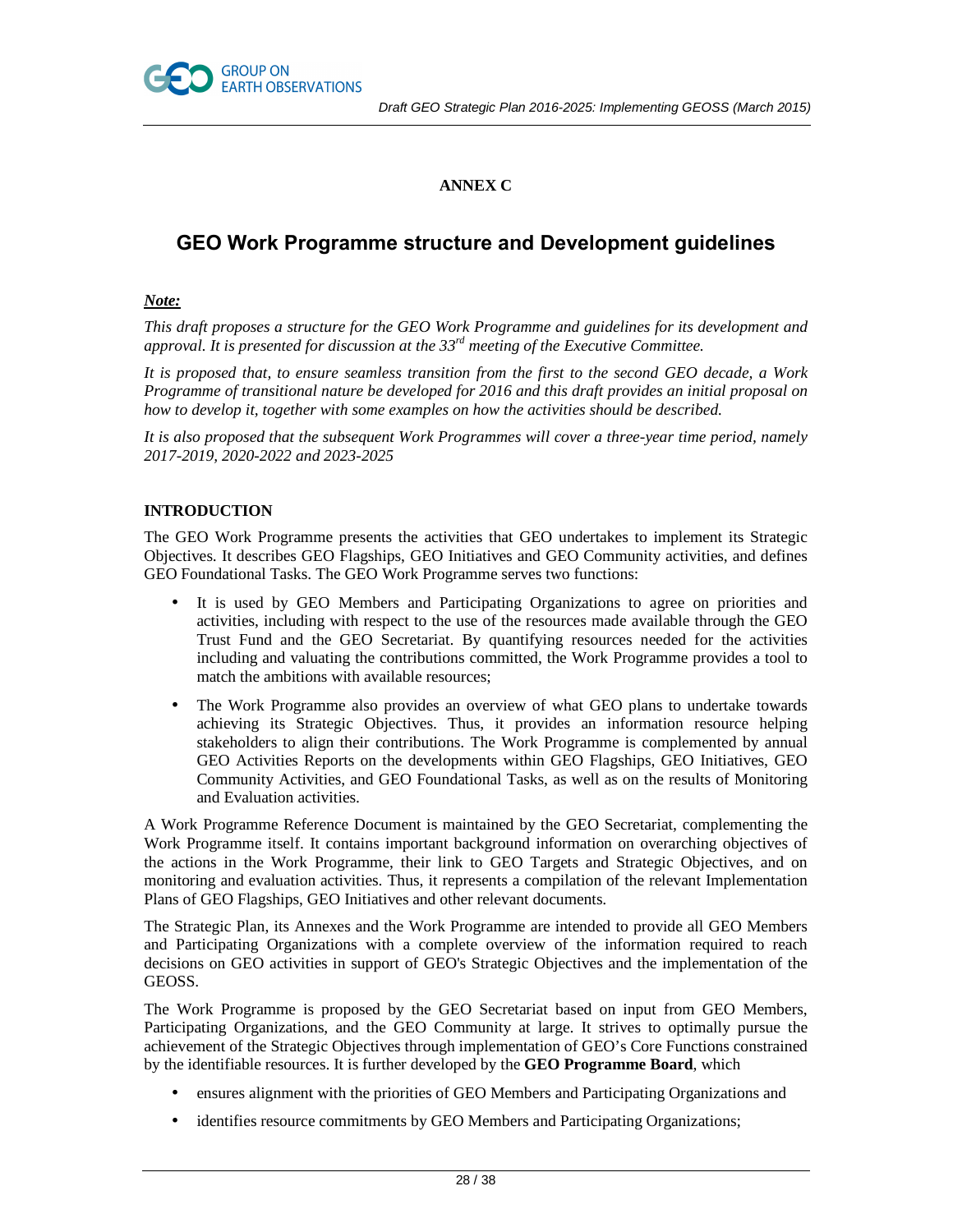

• Recommends it to Plenary for approval.

Thus, the GEO Work Programme implements a top-down mechanism towards the selection of GEO activities. It should be noted that this Work Programme does not, in itself, guarantee that the activities it contains are sufficient or effective in implementing GEO Core Functions or realizing GEO's objectives. This needs to be analyzed in dedicated actions for monitoring progress and evaluation of the activities undertaken.

The Work Programme is presented for acceptance by **GEO Plenary**. By accepting this Work Programme GEO

- Accepts that the GEO Foundational Tasks should be implemented with the resources indicated ;and
- Takes note that the GEO Flagships, GEO Initiatives and GEO Community Activities are expected to be implemented with the corresponding indicative resources.

# **1 IMPLEMENTATION MECHANISMS**

GEO implements its activities through four different implementation mechanisms. These mechanisms provide a framework that is both flexible and open, engaging a broad and diverse community to work together, and at the same time reliable and effective, allowing substantial activities to be implemented. The mechanisms differ in the level of resources, the management, steering and advisory mechanisms, the effort expected to be expended on monitoring and reporting, and the roles of GEO governance bodies and the GEO Secretariat.

**GEO Community Activities** enable a broad variety of activities. They allow stakeholders to cooperate very flexibly in a bottom-up fashion and with a low initiation cost. Community Activities may define user needs, explore or demonstrate technical possibilities or agree on specific protocols.

**GEO Initiatives** develop and implement prototype services according to GEO priorities. They allow Members and Participating Organizations to coordinate their actions and contributions towards a common objective within an agreed, yet flexible framework. GEO Initiatives may demonstrate the technical feasibility through pilot products or consolidate a user need.

**GEO Flagships** develop and implement pilot or pre-operational services according to GEO priorities. They allow Members and Participating Organizations to spin-up an operational service serving common needs. GEO Flagships may operate for as long as they are able to generate sufficient impact to attract support for their activities. They may be taken up by user institutions, e.g. GEO Participating Organizations, for their operation over the long term.

**GEO Foundational Tasks** enable GEO to implement selected, often enabling tasks to achieve GEO Strategic Objectives and Targets. These include coordinative actions, gap analyses, the implementation of technical elements for accessing GEOSS, and other routine operation of the GEO Secretariat.

Details on these four implementation mechanisms are described in an Annex to the Strategic Plan.

# **2 2016-2025 WORK PROGRAMMES**

The Work Programme for 2016 represents a transitional Work Programme, serving as a bridge from the first 10 years of GEO (2005-2015) to the next ten years and it is developed by the GEO Secretariat in consultation with the GEO Community under the guidance of the IPWG during 2015.

The next Work Programmes will cover three-year time periods. This will allow implementing longerterm activities coherently. The following Work Programmes are currently envisioned: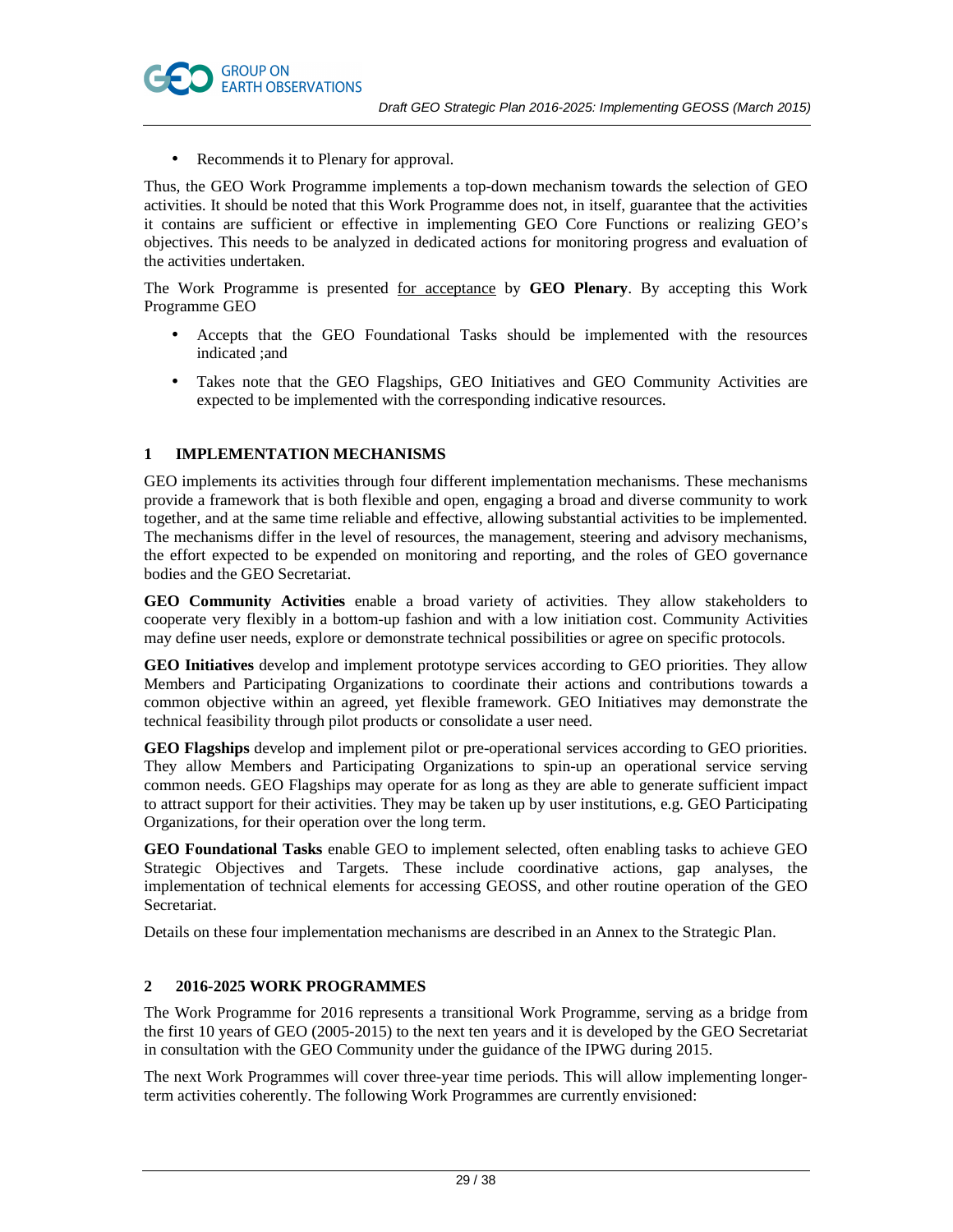

Work Programme 2017-2019 – developed by the GEO Secretariat, in consultation with the GEO Community, together with the GEO Programme Board during 2016.

Work Programme 2020-2022 – developed by the GEO Secretariat in consultation with the GEO Community, together with the GEO Programme Board during 2018-19.

Work Programme 2023-2025 – developed by the GEO Secretariat in consultation with the GEO Community, together with the GEO Programme Board during 2021-2022.

# **3 DEVELOPMENT OF THE 2016 WORK PROGRAMME: PROCESS AND EXAMPLES**

*The initial draft of the 2016 Work Programme will be developed and substantiated prior to a discussion at the Work Plan Symposium (May 5-7, 2015), where the objective will be to kick-off the transition of current activities into the post-2015 period though mapping them into the appropriate places of the Work Programme, to identify additional activities and to evaluate their priority and relevance to implement GEO core functions and to achieve related Targets.* 

# *Proposed process*

*The IPWG intends to develop this Work Programme it in the following way:* 

- *The GEO Secretariat will develop a proposed mapping of existing activities from the current GEO Work Plan towards this Work Programme. This may involve proposals to disaggregate current Tasks and Components and proposals to discontinue specific activities. This work needs to happen well before the Work Plan Symposium (WPS);*
- *IPWG will work to identify proposed changes to existing Tasks or new activities that are necessary to implement all Core Functions. This work will begin following stabilization of the GEO Targets and Core Functions and prior to the WPS;*
- *The Executive Committee and all GEO Principals (Mar 2015) are invited to identify elements they would like to see included in the Work Programme. These requests would also inform the work of the MinWG. Feedback from GEO Principals should be brought forward between March and July 2015 (34th Executive Committee), allowing consolidation of the Work Programme for Plenary;*
- *The Work Plan Symposium (WPS) will be used for:* 
	- o *Communicating the concept of the Work Programme;*
	- o *Discuss, potentially modify, and finally validate the mapping of current Work Plan activities into the Work Programme;*
	- o *Discuss and potentially complement suggestions for necessary top-down elements (i.e. those necessary to fully implement all Core Functions / reach all GEO Targets).*
- *GEOSEC with IPWG to consolidate input from ExCom, Principals, WPS by ExCom in July 2015.*
- *Under the guidance of ExCom, consolidate the Work Programme aiming to match Actions and resources. This involves seeking contribution commitments (to be added leading up to GEO Plenary 2015) and prioritization/selection/de-selection of elements.*

# **4 EXAMPLES ON HOW TO INCLUDE TASKS IN THE WORK PROGRAMME**

*Note:*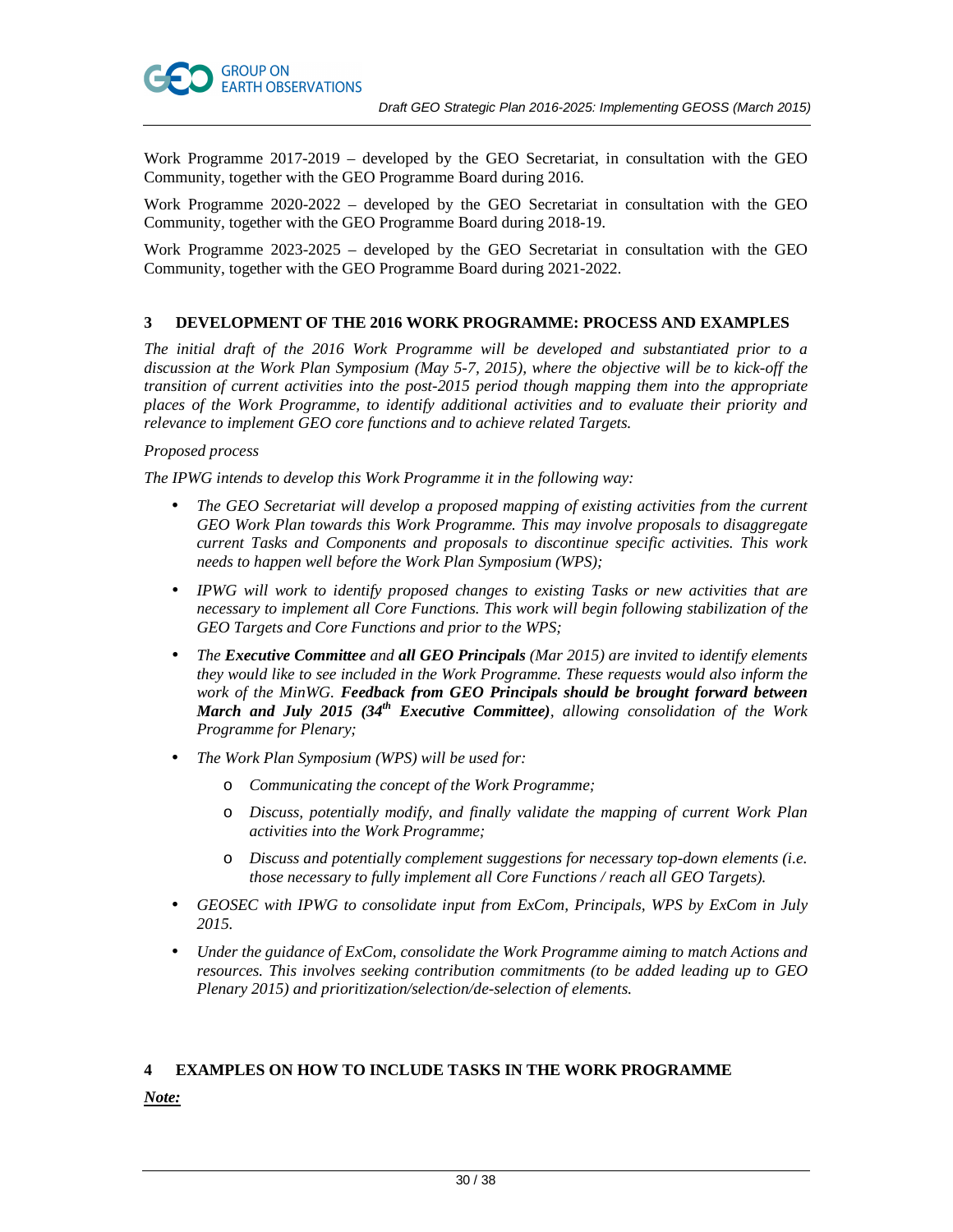

*This draft only includes one example under each heading for illustration purposes only.* 

# **4.1 GEO Foundational Tasks**

2016-GFT-01 – Data Sharing Working Group (*indicative only!*)

#### *Description*

Advances in data sharing and broadening acceptance of the GEO Data Sharing Principles (DSP) have been an important success of GEO to date. Promoting the continued adoption of free, full, open and timely data access as a societal benefit remains one of GEO's Core Functions. The Data Sharing Working Group continues to maintain the DSPs and implementation guidelines, as well as a set of examples for the benefit of data sharing. These are made available through the GEO Portal to serve data owners in implementing the GEO DSPs.

The GEO Secretariat support the DSWG through advocating the benefit of DSPs in appropriate venues and seeking a dialogue with GEO Members and Participating Organizations that have not yet fully implemented the DSPs.

The GEO Secretariat also supports regular teleconferences of the DSWG.

During 2016 …

# *Implementation mechanism*

The activity is implemented as a GEO Foundational Task, implemented by the Members of the DSWG with support from the GEO Secretariat.

#### *Resources*

The activity is resourced from the Members of the DSWG. Some support is provided by the GEO Secretariat. In particular, the GEO Secretariat will assign a full-time IT professional to implement measures that enhance the use and uptake of GEOSS data.

| Source                          | 2016   | $2017 - 2019$ <sup>*</sup> |                                                    |
|---------------------------------|--------|----------------------------|----------------------------------------------------|
| <b>GEO</b> Secretariat          | 25000  | 75000                      | Staff time                                         |
| European Commission             | 25000  |                            | Staff time                                         |
| <b>United States</b>            | 25000  |                            | Staff time                                         |
| [Trust Fund and/or in-<br>kind] | 100000 | 300000                     | IT expert to support the<br><b>GEOSS Data-CORE</b> |

\*budgets beyond 2016 are purely indicative.

2016-GFT-02 – Support to Communities of Practice (*indicative only!*)

# *Description*

Communities of Practice (CoP) are self-organized groups sharing a common interest within the scope of GEO's Societal Benefit Areas. They serve an important function in engaging stakeholders from different domains, different regions, and different roles – including users and providers.

Because of their importance for achieving GEO's Strategic Objectives, the GEO Secretariat fosters the development and exchange within the Communities of Practice and works to create the relevant linkages to GEO activities.

Currently, GEO CoP include:

 $\ddotsc$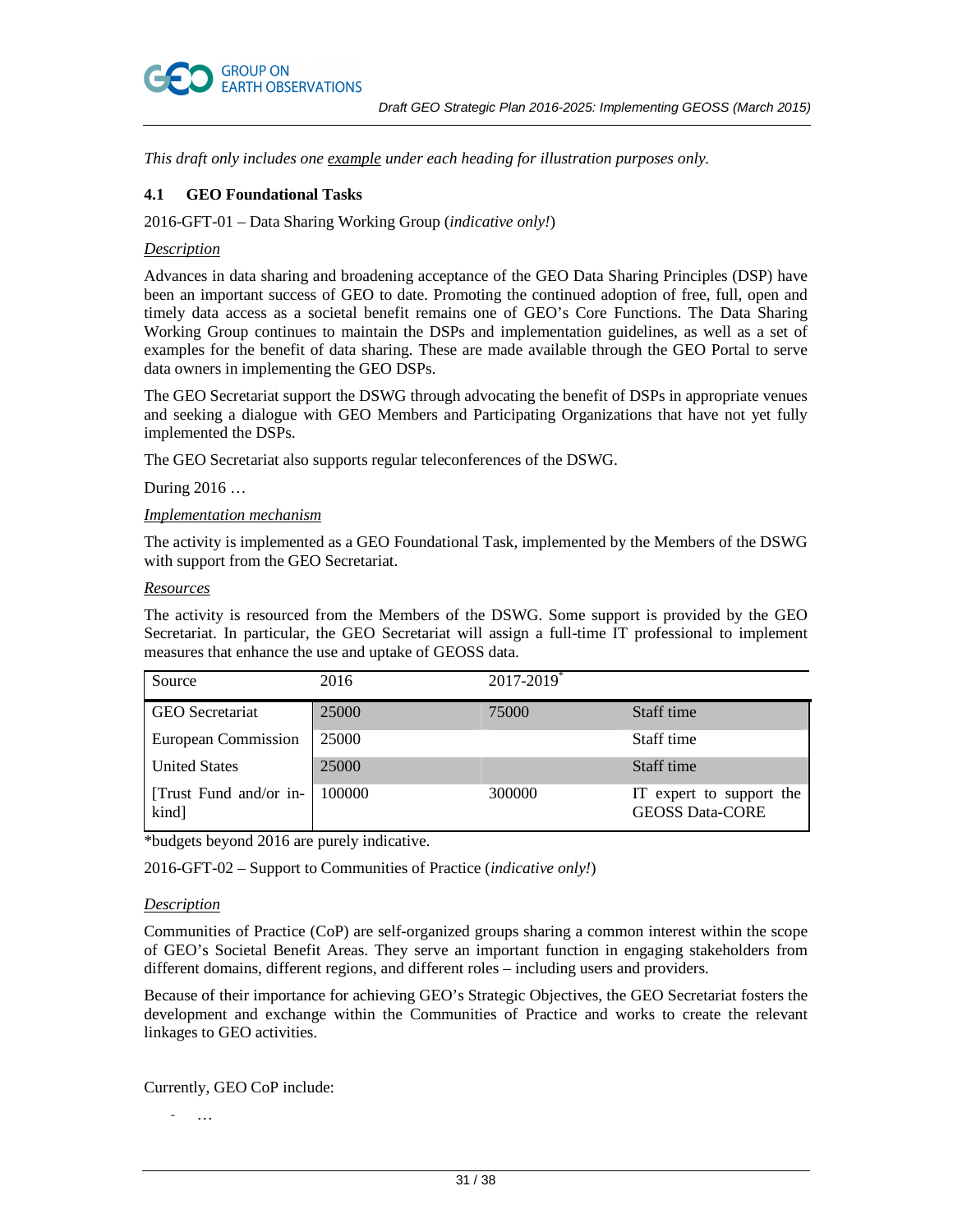

# During 2016 …

# *Implementation mechanism*

The activity is implemented as a GEO Foundational Task, implemented by the GEO Secretariat.

### *Resources*

The activity is resourced from the GEO Secretariat.

| Source                 | 2016  | $2017 - 2019$ <sup>*</sup> |                 |
|------------------------|-------|----------------------------|-----------------|
| <b>GEO</b> Secretariat | 10000 | 30000                      | Meeting support |
|                        | 50000 | 50000                      | Staff time      |

\*budgets beyond 2016 are purely indicative.

2016-GFT-03 – Operating the central components of GEOSS (*indicative only!*)

# *Description*

To provide access to GEOSS data and information resources including data archives of observational data, documented best practices and standards, and a collection of examples for the use of earth observations in decision-making, GEO maintains a [GEO Common Infrastructure (GCI)]. The GCI implements the following functionalities:

- A GEO Portal as an attractive and functional access point to GEOSS resources. The GEO Portal provides client functionality for searching, displaying, and downloading earth observation data and documentation on earth observation systems, services, and applications;
- A search function to render GEOSS data, systems and knowledge discoverable,
- Broker functions to discover and access GEOSS resources in an interoperable fashion;
- *Further required functionalities may be identified during 2015.*

The GCI is currently operated by ESA. During 2016 ...

# *Implementation mechanism*

The activity is implemented as a GEO Foundational Task, implemented by the GEO Secretariat.

#### *Resources*

The activity is resourced from the GEO Secretariat. Developments towards the evolution and enhancement of the GCI are contributed by other partners.

| Source                   | 2016                                       | $2017 - 2019$ <sup>*</sup> |                         |
|--------------------------|--------------------------------------------|----------------------------|-------------------------|
| <b>GEO</b> Secretariat   | 100000                                     | 310000                     | Contracts               |
|                          | 200000                                     | 620000                     | Staff time              |
| European Commission      | $3$ Mio $\in$                              |                            | <b>Research Project</b> |
| $-1.1$ $1$ $1$<br>1.0012 | $\mathbf{1}$ , $\mathbf{1}$ , $\mathbf{1}$ |                            |                         |

\*budgets beyond 2016 are purely indicative.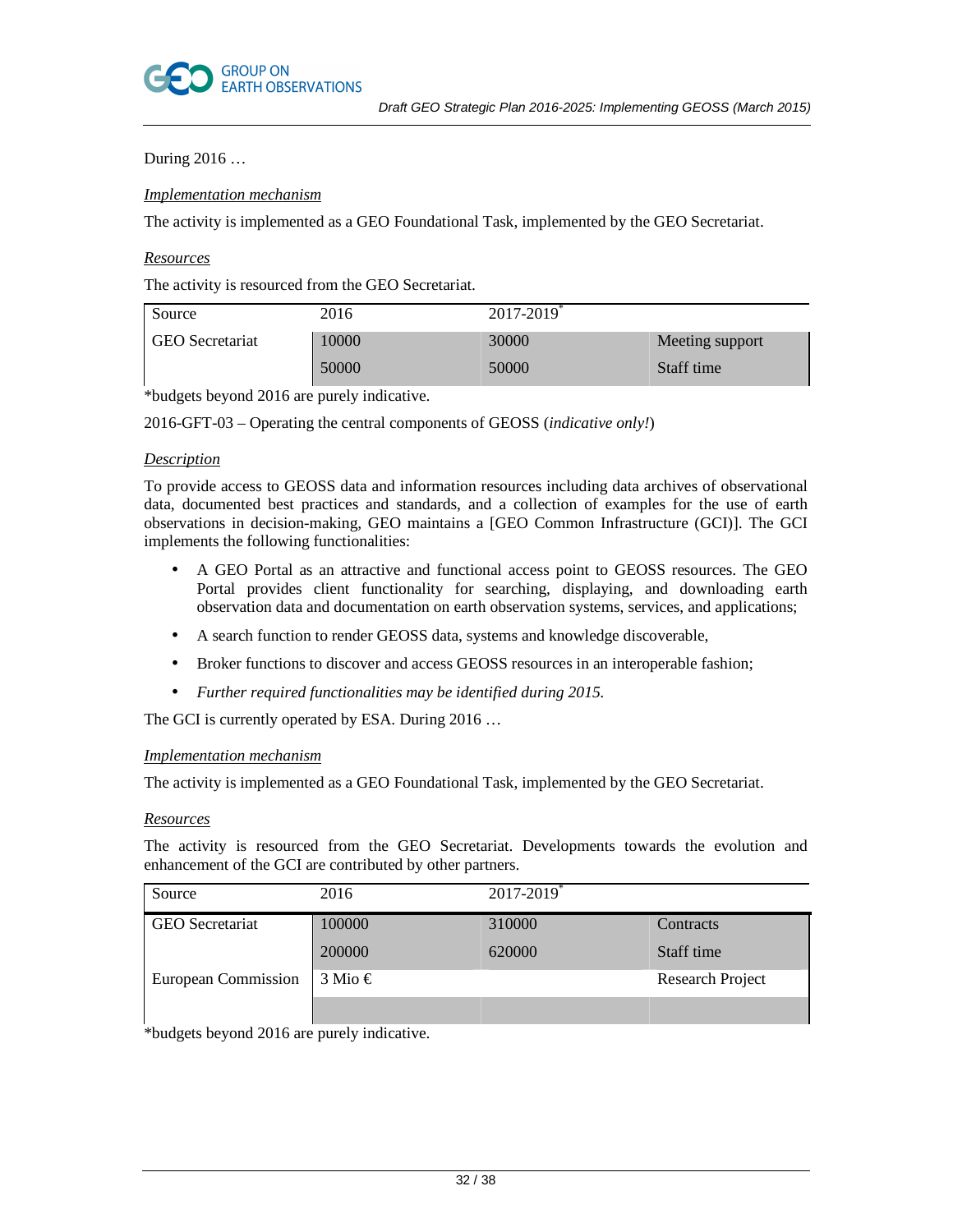

# **5 RESOURCE SUMMARY 2016**

This section provides an overview of the resources committed towards the various GEO activities. It includes the contributions that GEO invests from the GEO Trust Fund towards the different activities and also provides an overview of valued contributions – cash and in kind – from Members, Participating Organizations, or other partners.

| <b>GEO Trust Fund</b><br>(includes cash<br>support and staff<br>time) | Contributions from Members, PO, or other<br>partners |
|-----------------------------------------------------------------------|------------------------------------------------------|
|                                                                       |                                                      |
|                                                                       |                                                      |
|                                                                       |                                                      |
|                                                                       |                                                      |
|                                                                       |                                                      |
|                                                                       |                                                      |
|                                                                       |                                                      |
|                                                                       |                                                      |
|                                                                       |                                                      |
|                                                                       |                                                      |
|                                                                       |                                                      |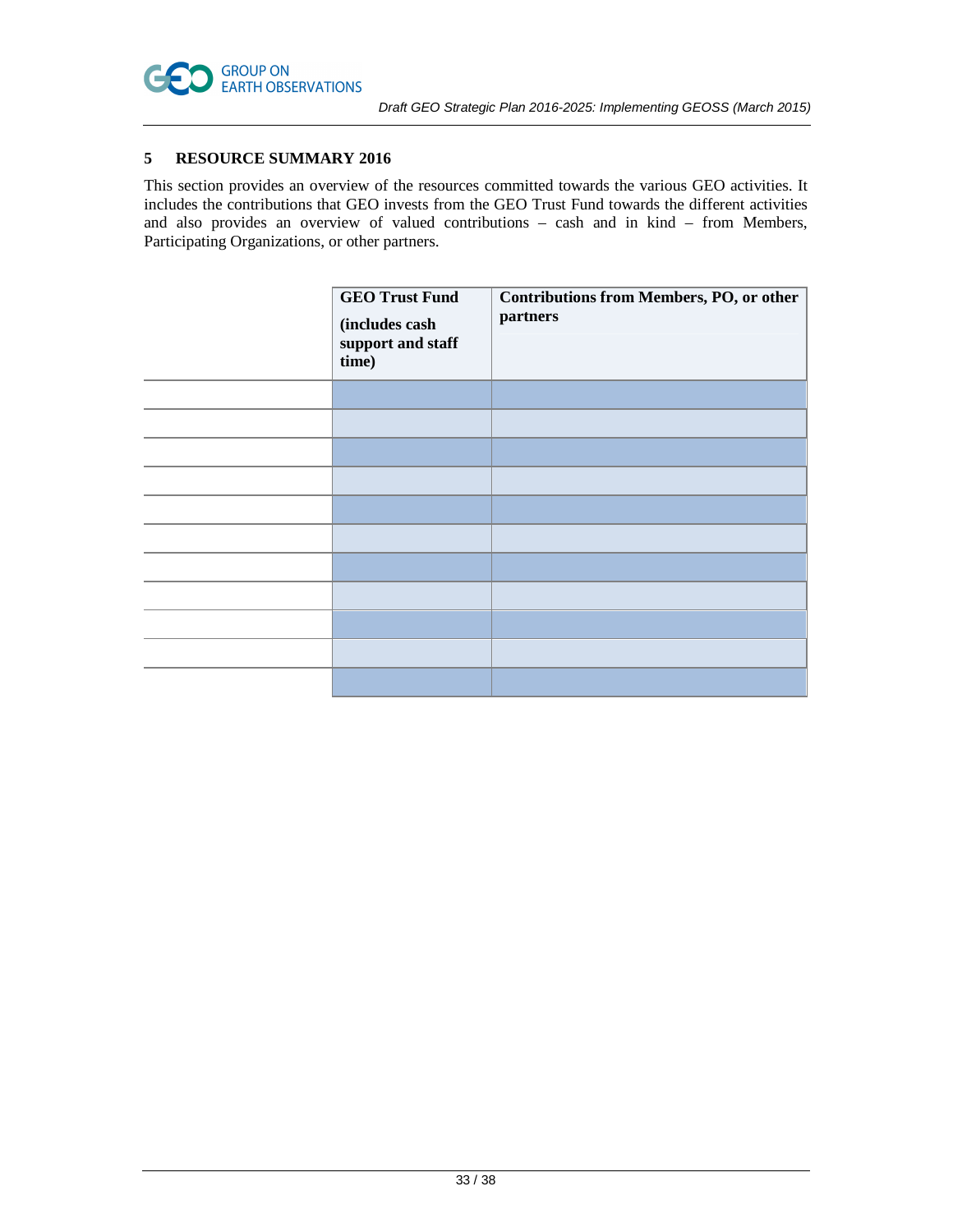



# **ANNEX D**

# **Proposed modifications to current Rules of Procedure**

In line with the governance principles mentioned above, the Executive Committee will be enlarged from 13 to 15 members. Accordingly, the African Caucus and the CIS Caucus representation will be increased by 1 to better reflect their geographical size and number of member countries. The amended rules of procedure are presented below.

With the proposed changes to the allocation of seats on the Executive Committee, the composition of the Executive Committee would be as follows:

| <b>Caucuses</b>        | 2016-2025<br>membership     | Previous<br>Membership |
|------------------------|-----------------------------|------------------------|
| Asia-Oceania Caucus    |                             | 4                      |
| Americas Caucus        | 3                           | 3                      |
| <b>CIS</b> Caucus      | $\mathcal{D}_{\mathcal{L}}$ |                        |
| <b>African Caucus</b>  | 3                           | ↑                      |
| <b>European Caucus</b> | 3                           | 3                      |
| Total                  | 15                          | 13                     |

# **Executive Committee Co-Chairs**

Four (4) GEO Members will co-chair meetings of the Plenary and the Executive Committee. Between Executive Committee meetings, the Co-Chairs will act on behalf of the Executive Committee to provide guidance to the Secretariat and will report to the Executive Committee on actions taken.

The selection of these co-Chairs will be determined under rules 3.3 and 3.4 of the rules of procedure (RoP) for the Executive Committee. Consistent with the governance principles mentioned above, the rule 3.3 will be slightly modified to better allow for the rotation of co-chairs such that it now reads as follows:

3.3 *Composition:* The Executive Committee will consist of 15 GEO Members based on the following geographic distribution: Africa (3), Americas (3), Asia and Oceania (4), CIS (2), and Europe (3). Four Executive Committee Members will serve collectively as Co-Chairs of the Plenary and the Executive Committee, **with at least one** Co-Chair representing developed countries and **at least one** Co-Chair representing developing countries. One Co-Chair will serve as lead to guide the discussion for each meeting. The lead Co-Chair will rotate among the Co-Chairs as agreed by the Co-Chairs. Individuals serving on the Executive Committee do not serve in their individual capacity but as Member representatives. Three (3) additional seats at meetings of the Executive Committee will be allocated to Observers representing the GEO Participating Organisations.

This modification would offer a number of advantages, including:

- Achieving greater inclusivity, diversity and better representativeness within GEO's leadership;
- Fostering greater ownership/involvement of members;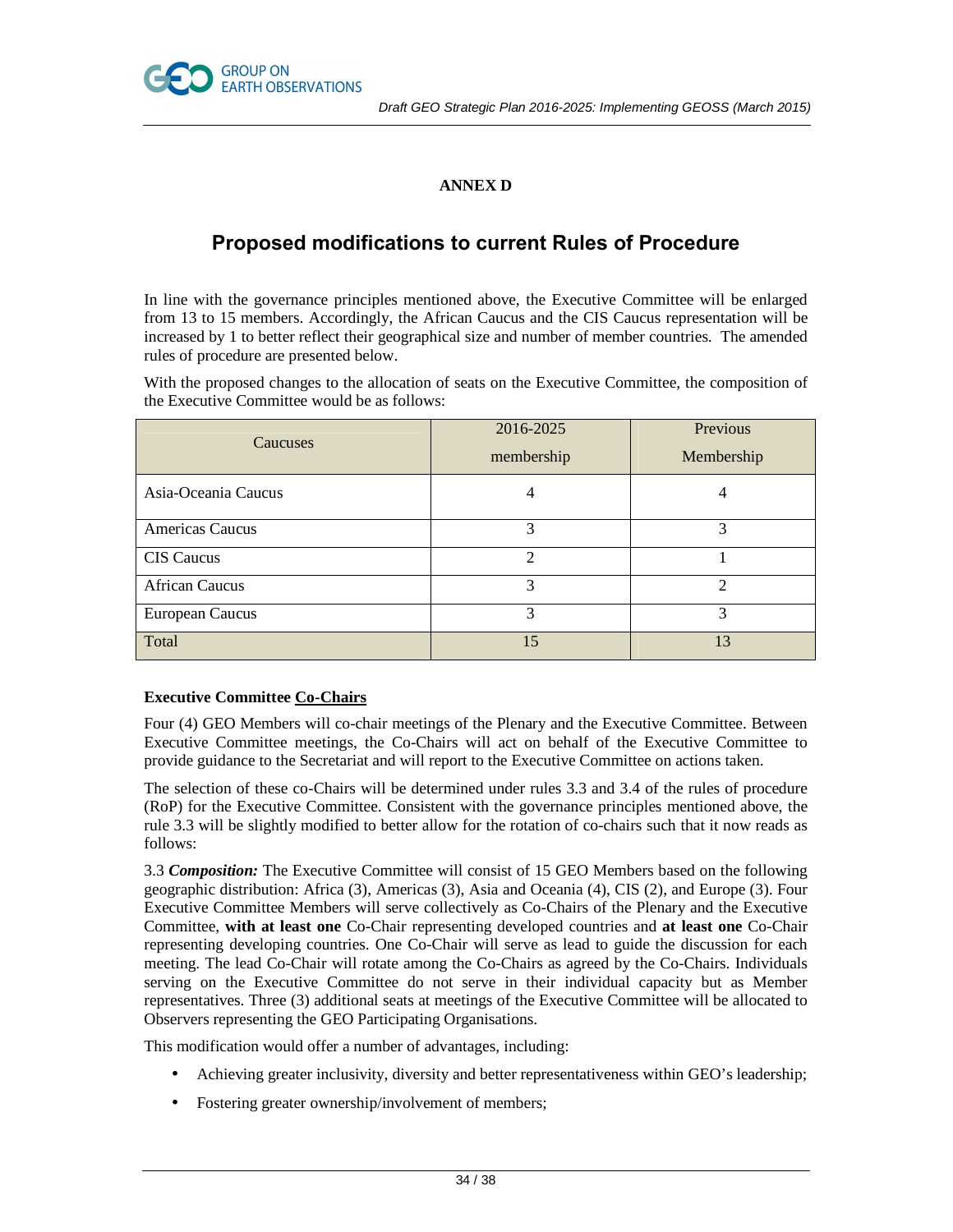

- Ensuring better reflection of regional needs and deepen regional involvements,
- Creating a climate favourable for the generation of fresh perspectives and new ideas.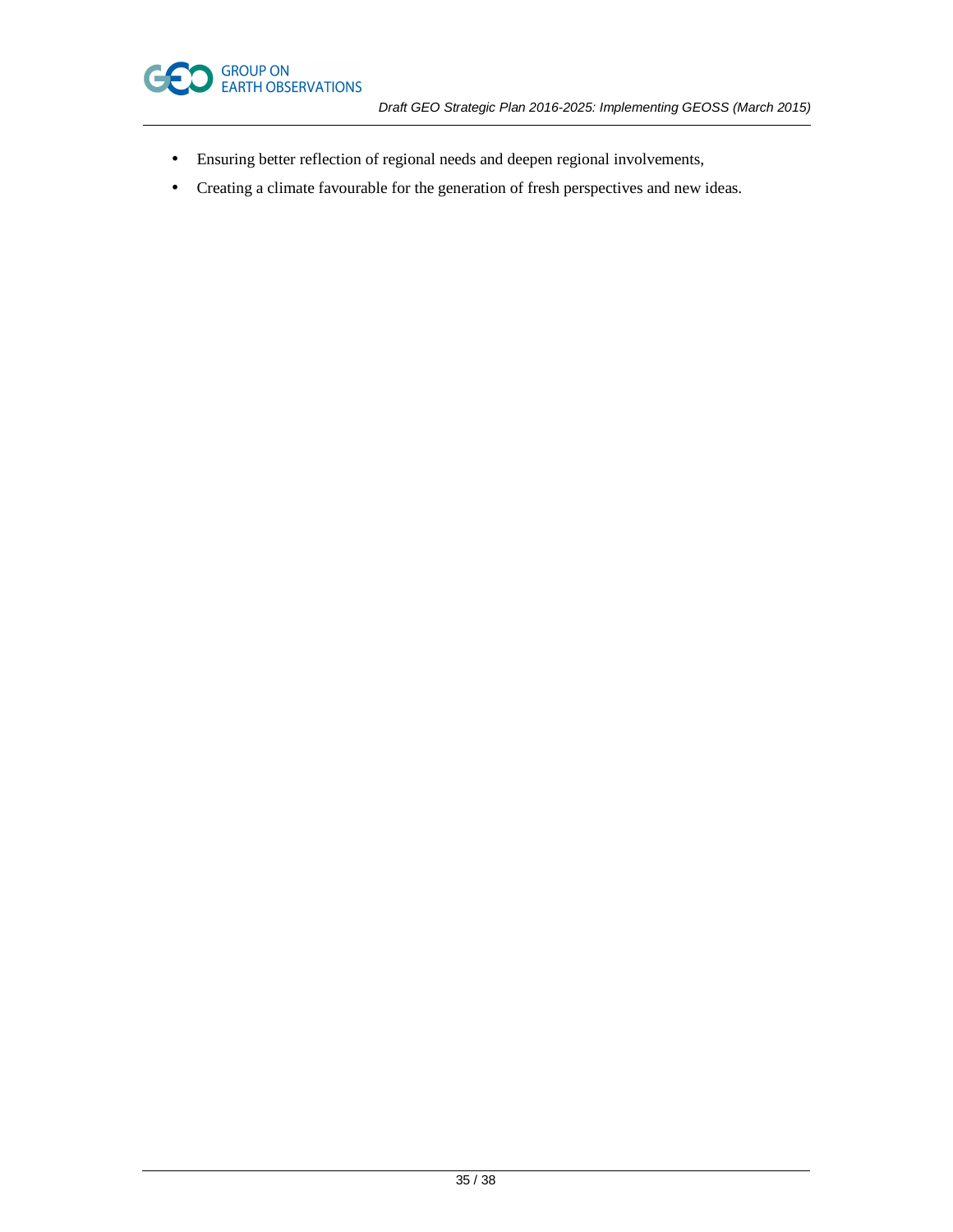

# **ANNEX E**

# **Foundational and Supporting Documents**

# **Foundational Documents**

- Global Earth Observation System of Systems 10-Year Implementation Plan, GEO, 2005;
- Global Earth Observation System of Systems 10-Year Implementation Plan Reference Document, GEO, 2005;
- GEOSS Strategic Targets, GEO, 2009;
- Vision for GEO 2025, GEO, 2014;
- Rules of Procedure, GEO, 2014.

# **Supporting Documents**

- Analysis of international governance and funding models;
- Analysis of legal status;
- GEO Report on Progress: Observe, Share, Inform, GEO, 2010;
- GEO Report on Progress 2011-2013, GEO, 2014,
- GEO 2012-2015 Work Plan, GEO, 2015;
- GEOSS Monitoring and Evaluation, GEO, 2009;
- GEOSS Summative Evaluation Interim Report, GEO, 2015;
- Highlights Fact Sheet, GEO, 2014;
- Ministerial Guidance on the Evolution of GEOSS, GEO, 2014;
- Preliminary Guidance for GEO 2025, GEO, 2014;
- Progress in the Implementation of Recommendations of GEOSS Evaluations, GEO. 2014;
- Statements of GEO Delegations at GEO Plenary, Nov. 2014.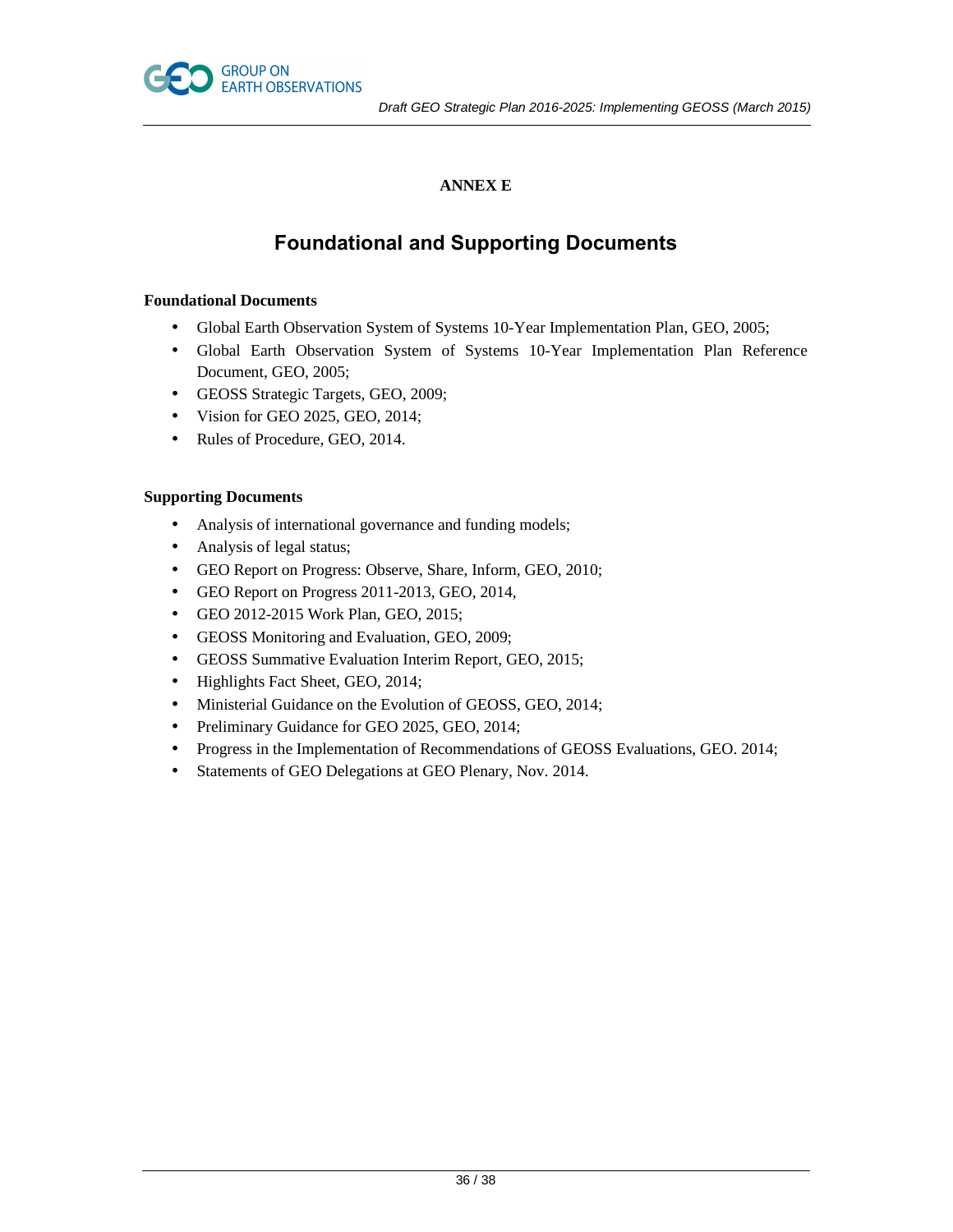

# **APPENDIX**

*(for information only)* 

# **INDICATIVE SCALE FOR GEO TRUST FUND CONTRIBUTIONS**

The IPWG has researched options for an indicative scale of contributions for the Trust Fund. This example uses the GDP figures from the World Bank so as to provide an indicative percentage for the contributions to the trust fund. This scale is based on a budget of CHF 5 Million, a slight increase from previous decisions of Plenary and the Executive Committee which set the optimum budget for the Secretariat at CHF 4.5 Million.

Note that an aggregate figure for the European Countries that are part of the European Union has been provided.